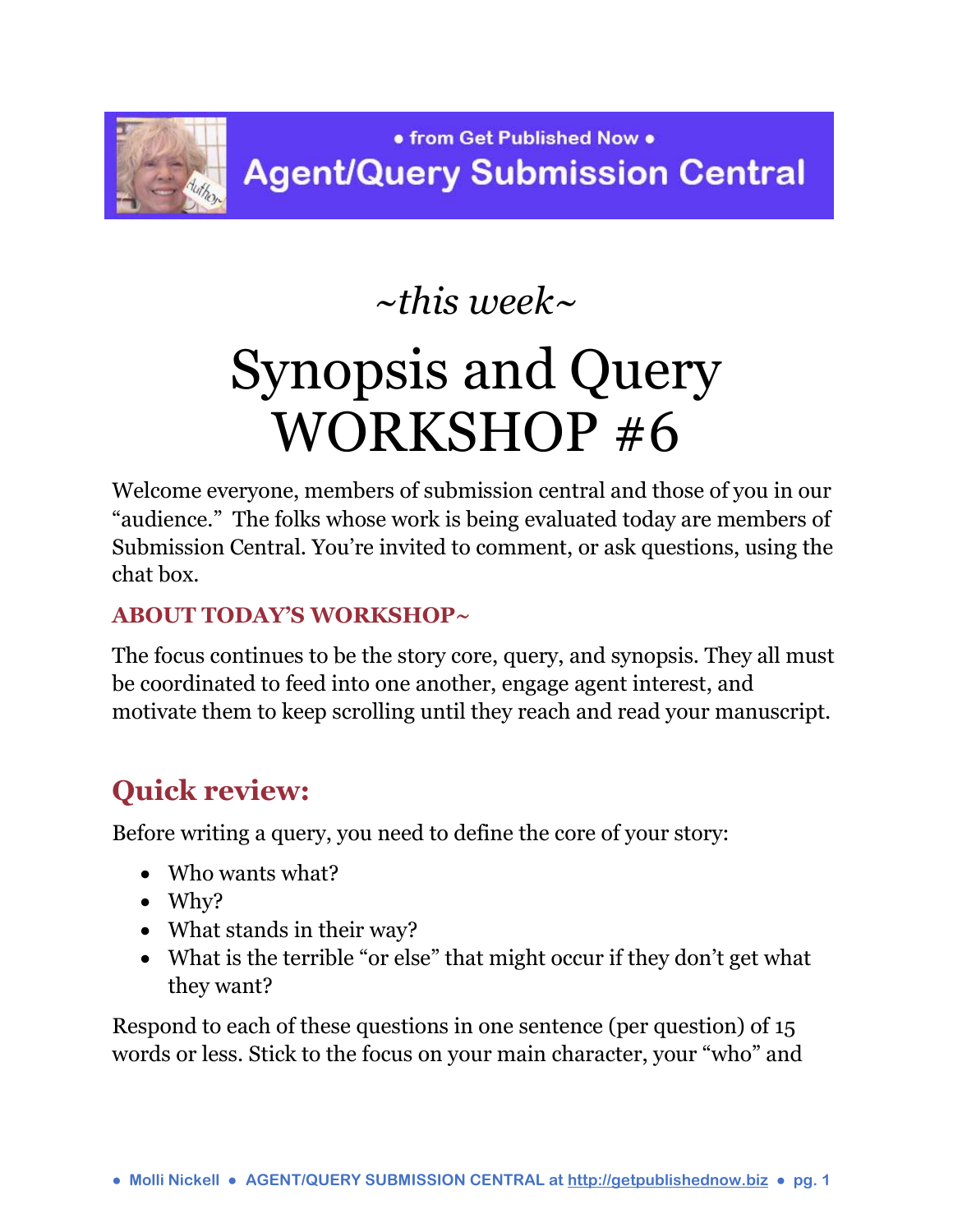don't go wandering off into the weeds with inclusion of their best friend, or child, or others in your story.

NOTE: You are the only one (besides myself and class members) who ever will read your story core. It's your road map, not a submission document. Hang your story core up near your computer. Or write it on sticky notes and slap it on the screen of your computer. Whatever you need to do in order to look at this every single time you prepare to work on your submission document (and manuscript).

Remember, all story telling is founded on the concept that something happens and something or someone (your protagonist) takes an action in response to whatever has occurred. This reaction can be internal or external.

Your story revolves around your "who" and "what" they want. Next is the "why not" or the obstacle(s) that can prevent them from getting what they want.

And, in the query, you don't reveal the story resolution. Instead, you reveal the "terrible or else" that may occur if your protagonist doesn't get what they want.

Obviously, you must clearly know the core of your story before you can write your query. Same thing with the synopsis. You must know the story core and have included this information in your query before you begin your synopsis.

And then, *DO NOT REPEAT* what you've already written in your query. Use the golden opportunity of the synopsis to reveal more about your protagonist's inner world as you expand on your story.

#### **FOR EVERYONE:**

The 350 word limit for a query has been an industry standard for years because this is all most writers could fit on a page.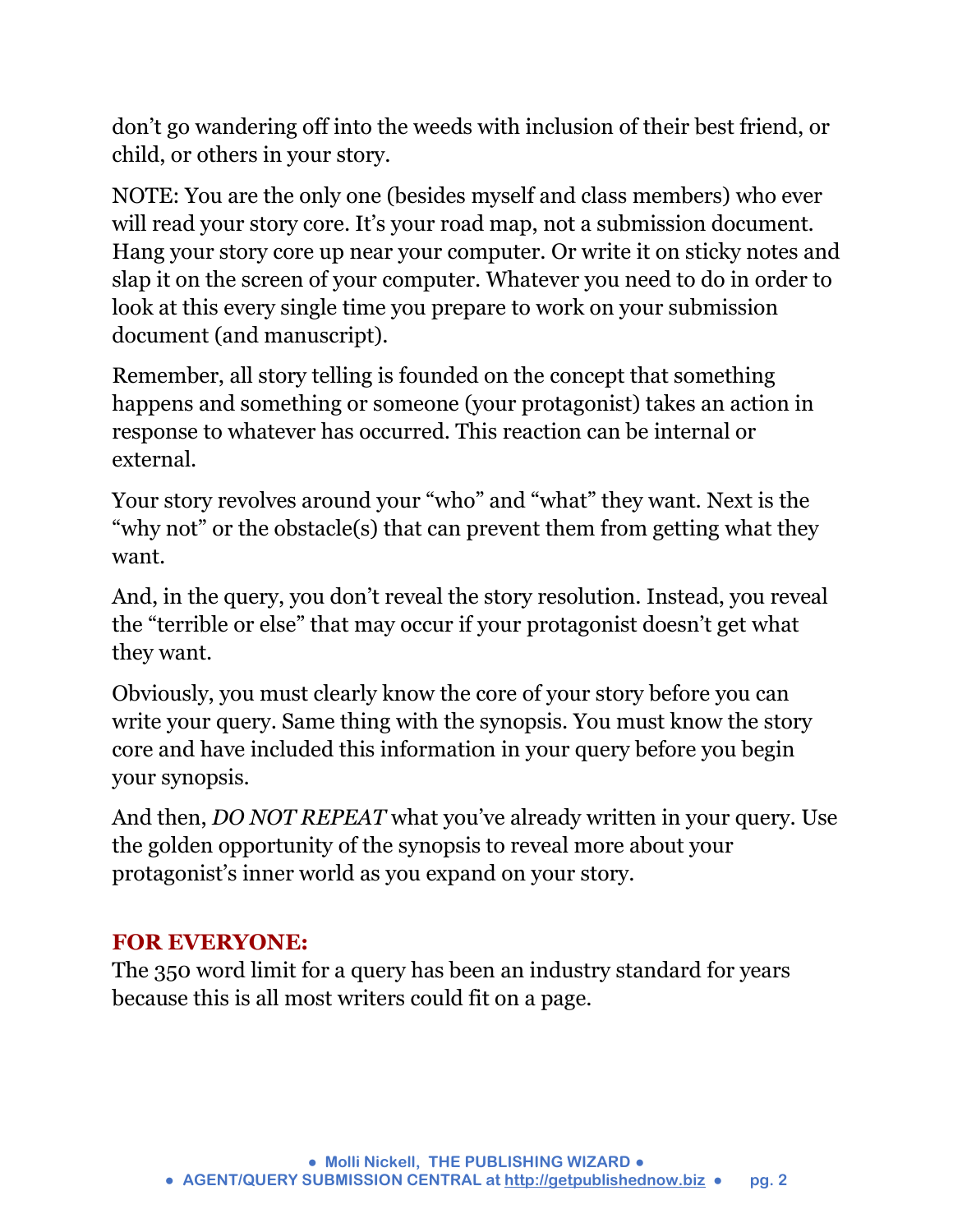When unnecessary words show up in your query, it's a good bet they'll also be in your manuscript. Rather than continuing to read, the agent may decide to pass.

Because submissions are emailed to agents, this has resulted in a tsunami of email in their inboxes. Most do not contain saleable manuscripts . . . but, they never know. Each email with an interesting subject line is opened and the first line or two of the query is read. This determines read or delete.

Even though query letters aren't delivered on a piece of paper, the 350 word limit remains. And, in that space of 350 words, does the writer have the ability to tell their story succinctly or not. The query becomes a screening mechanism that prevents most writers from progressing in their quest to land an agent.

Snap decisions, "yes" or "no" are made instantly. Don't give them reason to delete yours. Make certain your query first paragraph reveals the core of your story: who wants what, why, what stands in their way and the terrible "or else" that could occur if the *who* doesn't get *what* they want.

### **The Synopsis Saga continues~**

After a few (or more) drafts of the synopsis, there will come the time when you'll want to be tough on yourself and edit out repeats, weak verbs (especially "is"), red-flag words and phrases that take up space instead of moving the story forward.

Remember, your synopsis doesn't repeat information in your query. It expands it. This is the gift and the challenge.

The agent reading your query, if engaged and curious, will wonder "what happens next," and scroll down the screen to read your synopsis. All in a matter of seconds. There no longer is any separation between the query and synopsis since they've been submitted in the same email.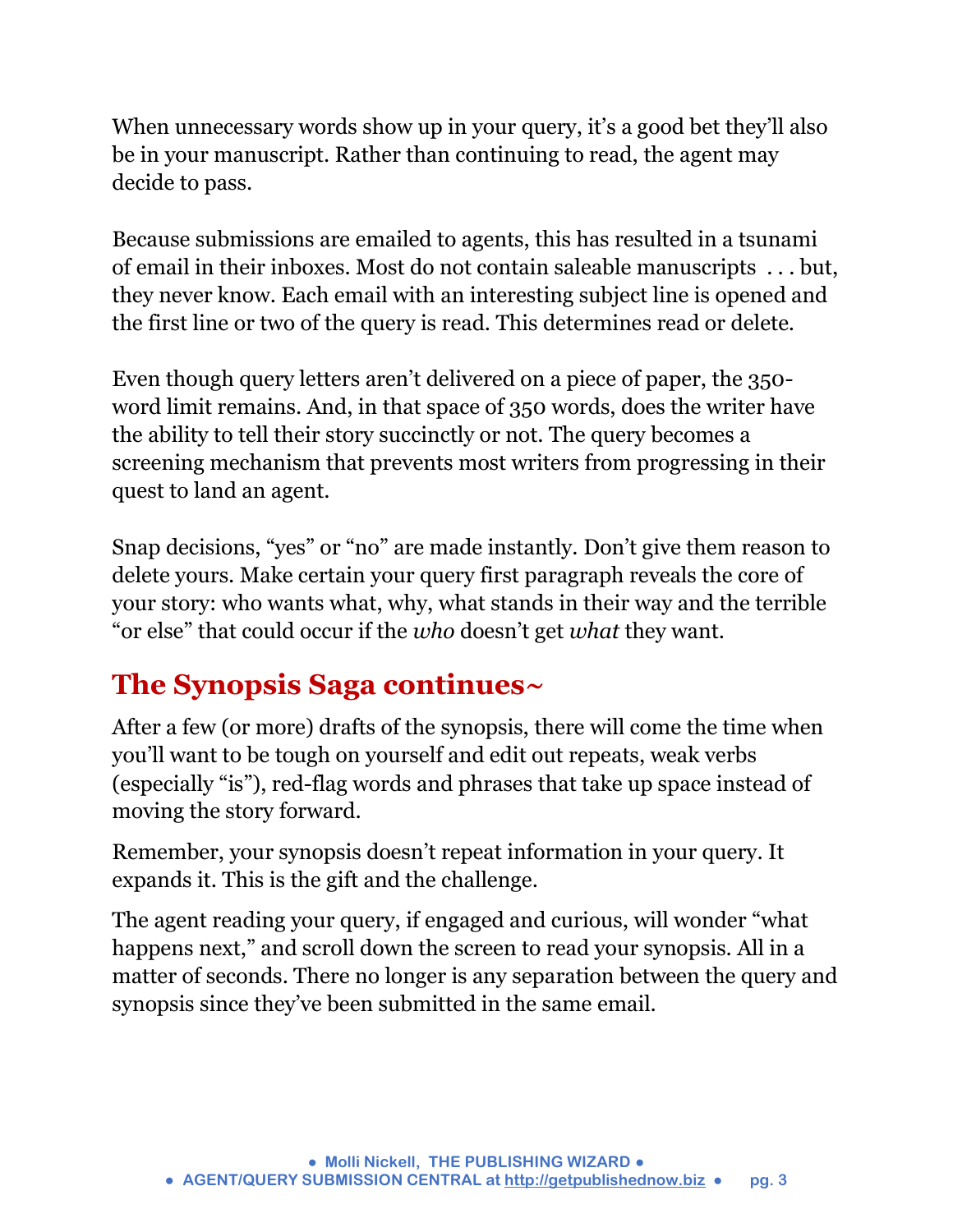#### **Misinformation has a longer shelf life than Velveeta!**

If you want proof of eternal life, just look at the misinformation that lives forever on the internet. Poke around a bit looking for synopsis information and you'll discover instructions on how to write your query and synopsis as if they are not read one after the other, followed by your first pages. Much of this outdated information was posted in the snail-mail days before 2014, and has never been removed.

#### **Your golden opportunity~**

The all-in-one submission process today is a golden opportunity for you to hook and hold agent interest so they will read your query, wonder about your story, then read your synopsis to discover how it is resolved.

Write your synopsis to reveal more of your story and more of the inner world of your protagonist.

The synopsis gives you the opportunity to expand your story about someone or something who faces a challenge, and struggles to overcome it. This allows you to continually reveal greater depth in your protagonist through their emotions and actions.

No one, and I mean NO ONE, moves through a story without changing, without expanding who or what they are. This is what makes for juicy story telling. Your story begins the moment something happens as it involves your protagonist. The evolution of your protagonist as they deal with the "something" that has happened, keeps your reader interested and turning the page or scrolling down the screen.

If you become mired in a travelogue "this happens and then that happens," the agent will lose interest because you have not revealed the expanding world of your protagonist as they move through your story.

Use every inch of your synopsis to show and sell more information about your protagonist. Reveal more as they expand into activities or thoughts that are new to them, but necessary to explore/develop if they are to succeed.

(And yes, it's OK if they fail. A valiant but lost challenge can be more poignant and memorable than the traditional "happy ever after."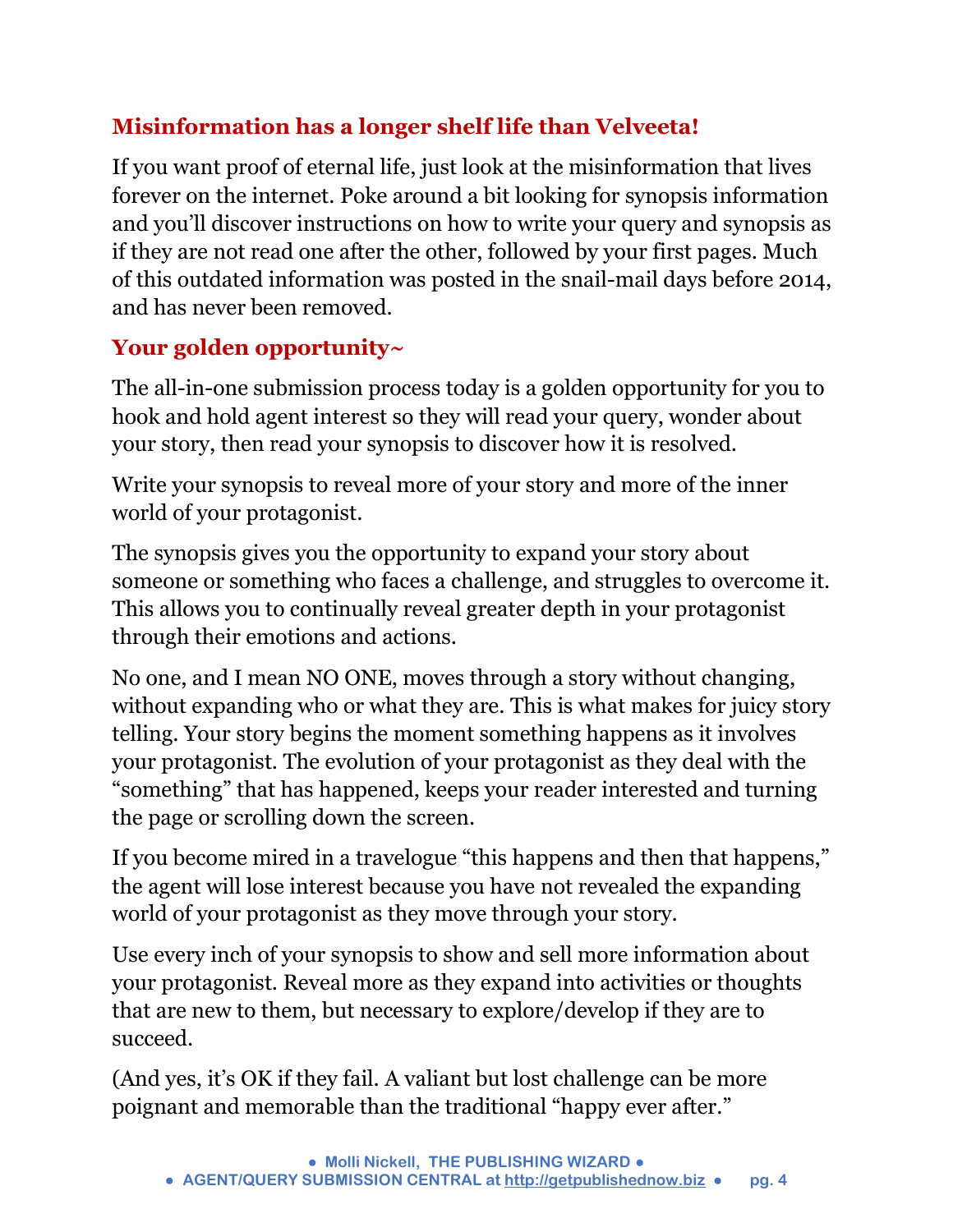

[B](http://www.getpublishednow.biz/mollimart.html)TW: Whether or not you are able to attend the weekly Submission Central Friday Workshop/Webinar, this 24-page tutorial/textbook (available at [MolliMart\)](http://www.getpublishednow.biz/mollimart.html) will help expand your understanding about how to make the most of your synopsis, then structure it to motivate the agent to continue scrolling and read your manuscript: the goal all along.

### **SPOTLIGHT EVALUATION (hot seat)**

This week focuses on Janet's query and synopsis. She's poured considerable effort into revising the structure of both these documents. Janet's almost completed the major heavy lifting to write this into shape. Good work Janet. You still have a few more issues to resolve. And you will!

#### **TITLE: Glass promises**

#### **STORY CORE:**

**BTW:** If you aren't familiar with the expression, "story core," it's the bottom-line distillation of your story. Without defining this clearly, no writer can craft a query, synopsis, or story that will hook and hold agent interest.

**WHO** is the story about? Professor Grace Stone.

**WHAT** does she want? The love of a husband and the security of a family.

**WHAT stands** in her way? Fear of being vulnerable, of having a man break her heart . . . again.

**WHAT happens** if she doesn't get over her fear and doesn't get what she wants? She remains a family outsider.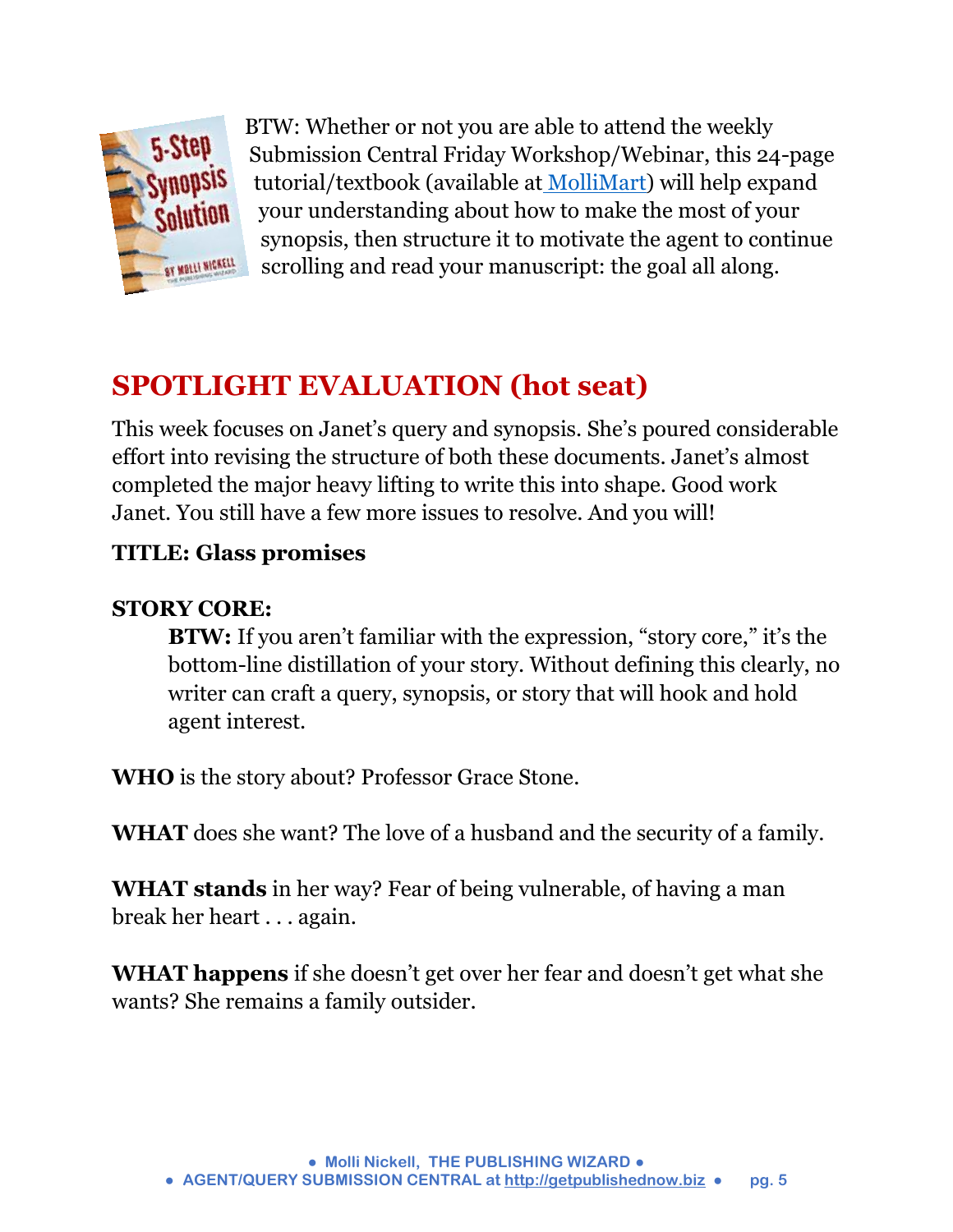#### Email SUBJECT line: Glass Promises

#### **Query:**

*(Note: overuse of "is" is highlighted in green. It needs to be revised/replaced with stronger verbs)*

Professor Grace Stone, yearns for what was missing from her childhood, a family. As the illegitimate offspring of her mother's affair with a wealthy married man, Grace grew up without a father. In a twisted coincidence, her own husband was killed with his mistress shortly after the birth their daughter, Lily. Grace is grief-stricken and alone again. Four years later, Lily is lobbying for a father. Grace puts aside her fears of men with glass promises and, with a friend's urging, attends speed dating. She meets Beau and is attracted to this burly construction worker. When Lily is introduced to him, she pegs Mr. Beau as daddy material. Grace is torn between her physical desire for this man and the need to protect her child and herself.

At a ritzy charity event, she is mistaken for her dead mother. The terrifying incident leads to her unknown father's identity and the realization that Beau's stepmother is her aunt. Grace feels blessed to have a connection to a family but learns that not everyone is eager to welcome her into the fold. Beau's sister, Gen, is openly hostile. After Lily is traumatized at a family gathering by another child, Gen fosters a rift where relatives, including Beau, must choose between Grace and her. Lily's safety and happiness remain Grace's primary concerns as she navigates the labyrinth of family dynamics and love. She refuses to accept that she doesn't have a place in Beau's heart and family. Will she be able to realize her dream or lose the man she loves and remain an outsider like her mother?

GLASS PROMISES is a 72,000 word completed romance manuscript which won third place in the 2016 Royal Palm Literary Award competition in the unpublished romance genre. For four years, I have been a member of the Florida Writers Association, Romance Writers of America, Florida Romance Writers, Coral Springs Writers Group, assisted with and presented at the annual Coral Springs Literary Festival.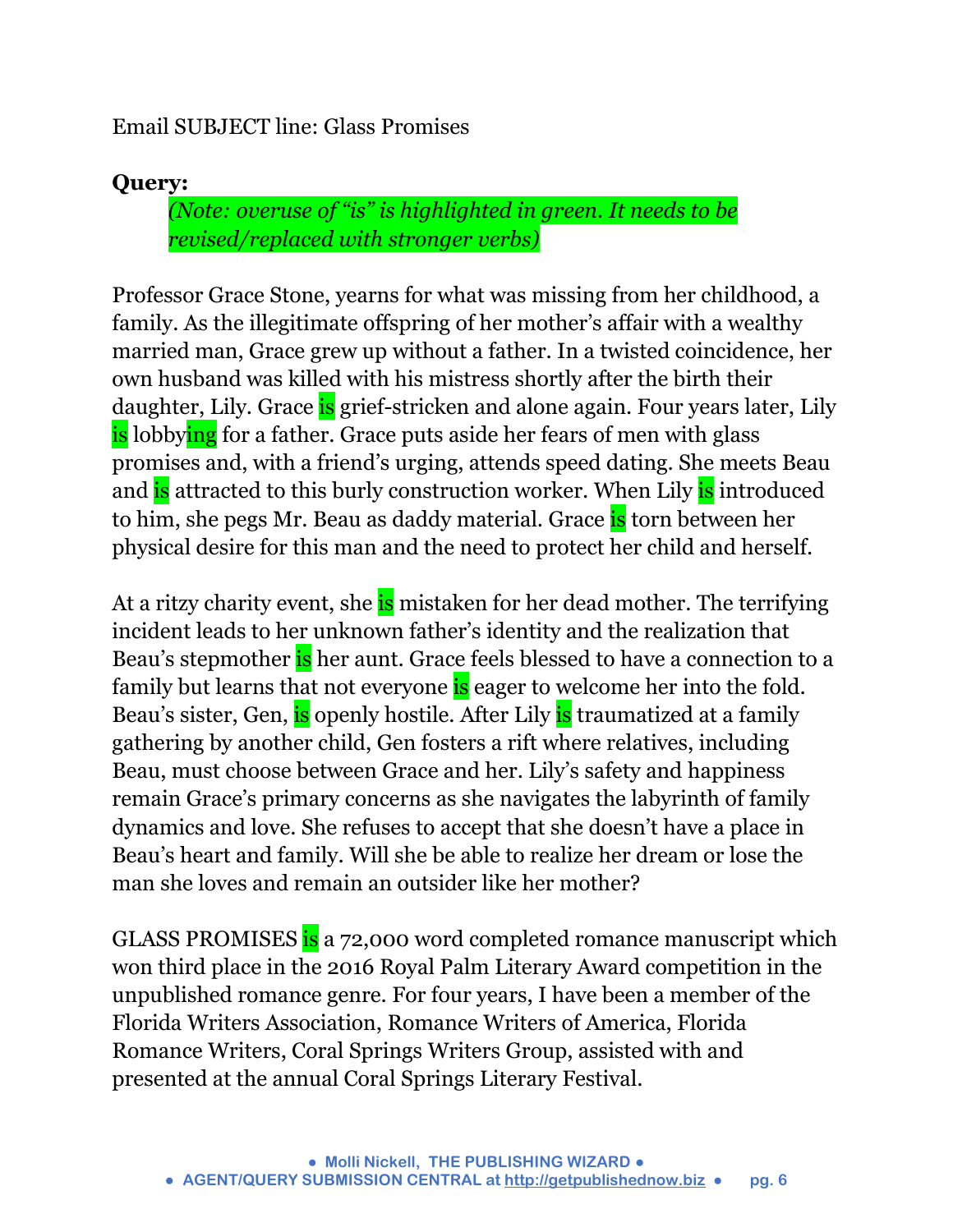Thank you for your time and consideration.

#### SYNOPSIS:

Professor Grace Stone is a young widow whose birth resulted from one of her mother's affairs with wealthy married men. All her life she dreamed of a father and the security of a family. After her philandering husband's death, she is alone with their infant daughter, Lily. Grace vows to protect herself and her child from men and their glass promises, but now four-year-old Lily is lobbying hard for a father.

Labelled a "love cripple" by a friend, Grace agrees to try speed dating. She meets Beau and **is** attracted to this good-looking blue collar worker, but reluctant to date a man she talked to for five minutes. They meet again when her car is destroyed in a bizarre construction accident. The chemistry between them sizzles. When he makes a heedless remark about the cost of having sex with her, Grace is reminded of her mother and pushes him away. Beau fights to win her back. Meanwhile, Lily charms him as her new daddy candidate.

Grace is accosted by one of her mother's former lovers at a premier Boca Raton charity fundraiser. As a result of the humiliating incident, the identity of her deceased father is revealed. In a twist of fate, she discovers Beau's stepmother is her aunt. Grace is thrilled with the family connection, but not welcomed into the fold by Beau's hostile sister, Gen.

At Thanksgiving, Lily is terrorized by Gen's young daughter and locked in a closet. A rift occurs when Beau's sister forces the family to choose between her and Grace. The ultimatum tests Grace's relationship with Beau as she learns about the bonds in a family hierarchy. She pushes him for a commitment and to set boundaries with his sister. With regret, he chooses them over her.

Grace is heartbroken that she has lost the man she loves. She recalls strategies her mother employed to favorably influence people, even the wives of her lovers. Determined to win a forever place in Beau's heart and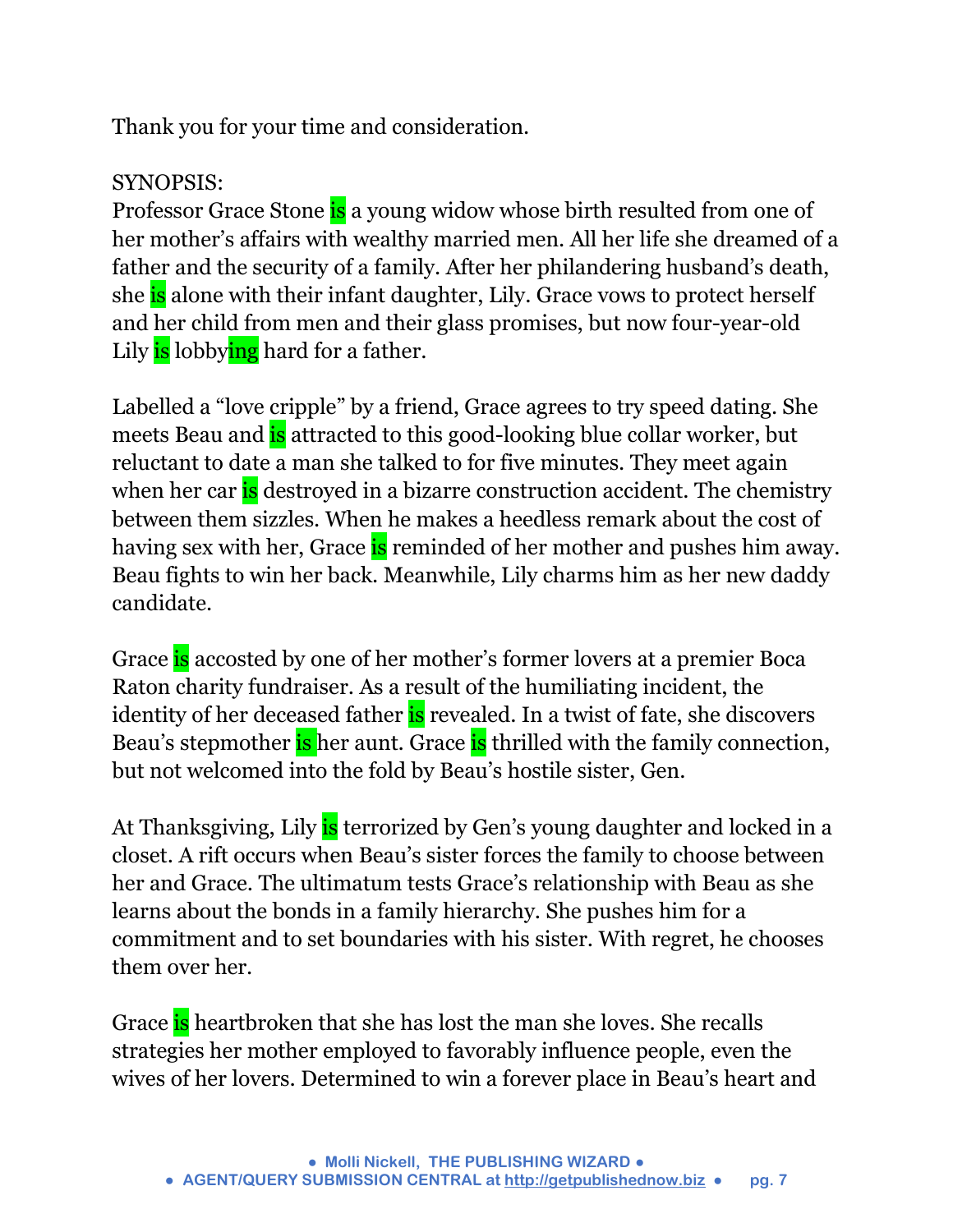in his family, she begins a campaign which utilizes her mother's tricks-ofthe-trade, her own PhD book smarts, and even Lily's child-like ingenuity.

#### MY COMMENTS:

*Janet's query and synopsis are close to completion. However, there remain some writing mechanic issues, particularly overuse of "is" which needs to be replaced with STRONG verbs.* 

### **FOR EVERYONE~**

Your query paints the biggest picture possible. Introduce the protagonist, their problem, and the terrible thing that will occur if they don't get what they want. Don't mire your query (or synopsis) down in details unless they pertain to your protagonist. Then, in the synopsis (read immediately after your query), DO NOT REPEAT what you've already said. Instead, expand on it.

Here are a few examples of how to replace "is" with more powerful and meaningful words to reveal Grace's inner world in Janet's query.

#### **QUERY revision concepts:**

Professor Grace Stone yearns for what she's never had: a family. The illegitimate offspring of her mother's affair with a wealthy married man, Grace grew up without a father. In a twisted coincidence, her own husband (and his mistress) were killed shortly after the birth their daughter, Lily. Grief stricken, Grace faces life alone. grief-stricken and alone again. Four years later, Lily begins to lobby is begins lobbying for a father. Finally, Grace sets <del>puts</del> aside her fears of men with glass promises and, a friend's urging, attends tries speed dating. She meets and feels attraction to Beau, a and is attracted to burly construction worker. Lily bonds with Mr. Beau immediately, as she pegs ing him as prime daddy material. When Lily is introduced to him, she pegs Mr. Beau as daddy material. Grace is torn between her physical desire for this man and the need to protect her child and herself.

#### MY COMMENT:

*Protect from what? You haven't yet built the case for the fact that Lily needs to be protected.*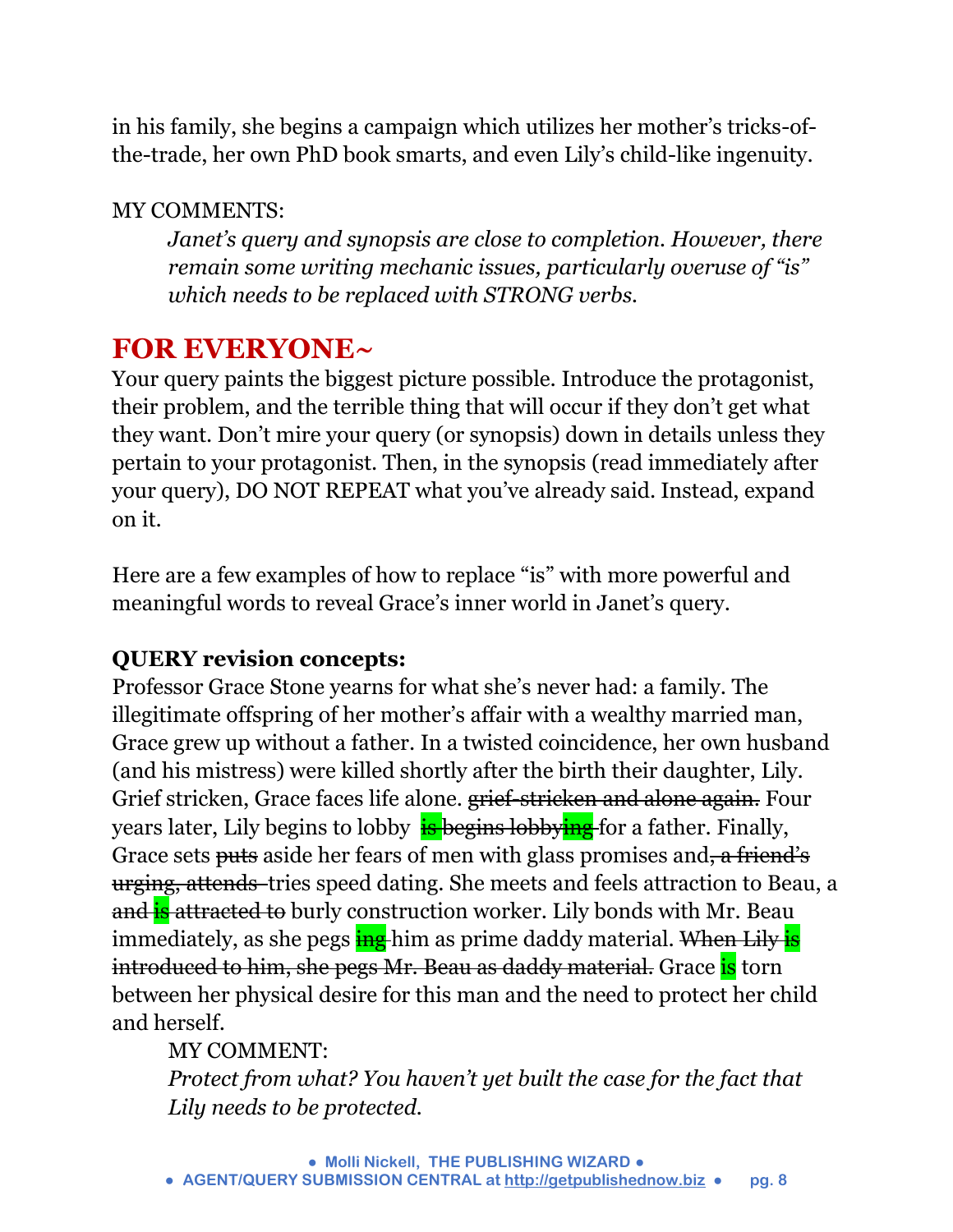*What is the "or else" tease at the end of this paragraph that will keep the agent reading? NOTE: This terrible or else needs to tie in with the much larger threat at the end of your second paragraph. So, what is it?* 

At a ritzy charity event, Grace she is mistaken for her dead mother. The terrifying *(what is terrifying about this?)* incident leads to her unknown father's identity and the realization that Beau's stepmother is her aunt. Grace feels blessed, finally . . . to have a family. connection to a family. However, not everyone in Beau's family welcome her with open arms. His sister Gen, jealous over Grace's education and accomplishments, considers her an interloper who will stir up the family dynamic and interrupt her close relationship with Beau.. her enthusiastic em to join the fold stirs up issues with Beau's sister, Gen, who considers Grace and Lily to be be part of their lives stirs up but learns that not everyone is eager to welcome her into the fold. Beau's sister, Gen treats Grace with distain and traumatizes Lily, *(how?)* then demands the family chose between her and these newcomers. is openly hostile After Lily is traumatized at a family gathering by another child, Gen fosters a rift where relatives, including Beau, must choose between Grace and her*.* Lily's safety (*be clear about the safety issue for four-year old Lily. What happens that threatens this?)* and happiness remain Grace's primary concerns as she struggles to navigate the labyrinth of family dynamics and love. She refuses to accept that she doesn't have a place in Beau's heart and family. Will she be able to realize her dream or lose the man she loves and remain an outsider like her mother, the other woman?

*(Realization of her goal (as stated) is passive. Suggest you insert something physical and active, demonstrating how Grace becomes the momma grizzly, and steps up to protect her cub, get what she wants, and turns the situation around. You need more tension here, otherwise it sounds like the most interesting aspect of this story might be hours spent in family therapy. YAWN!)*

GLASS PROMISES is a 72,000 word completed romance manuscript which won third place in the 2016 Royal Palm Literary Award competition in the unpublished romance genre. Since 2012, (delete: For four years), I've have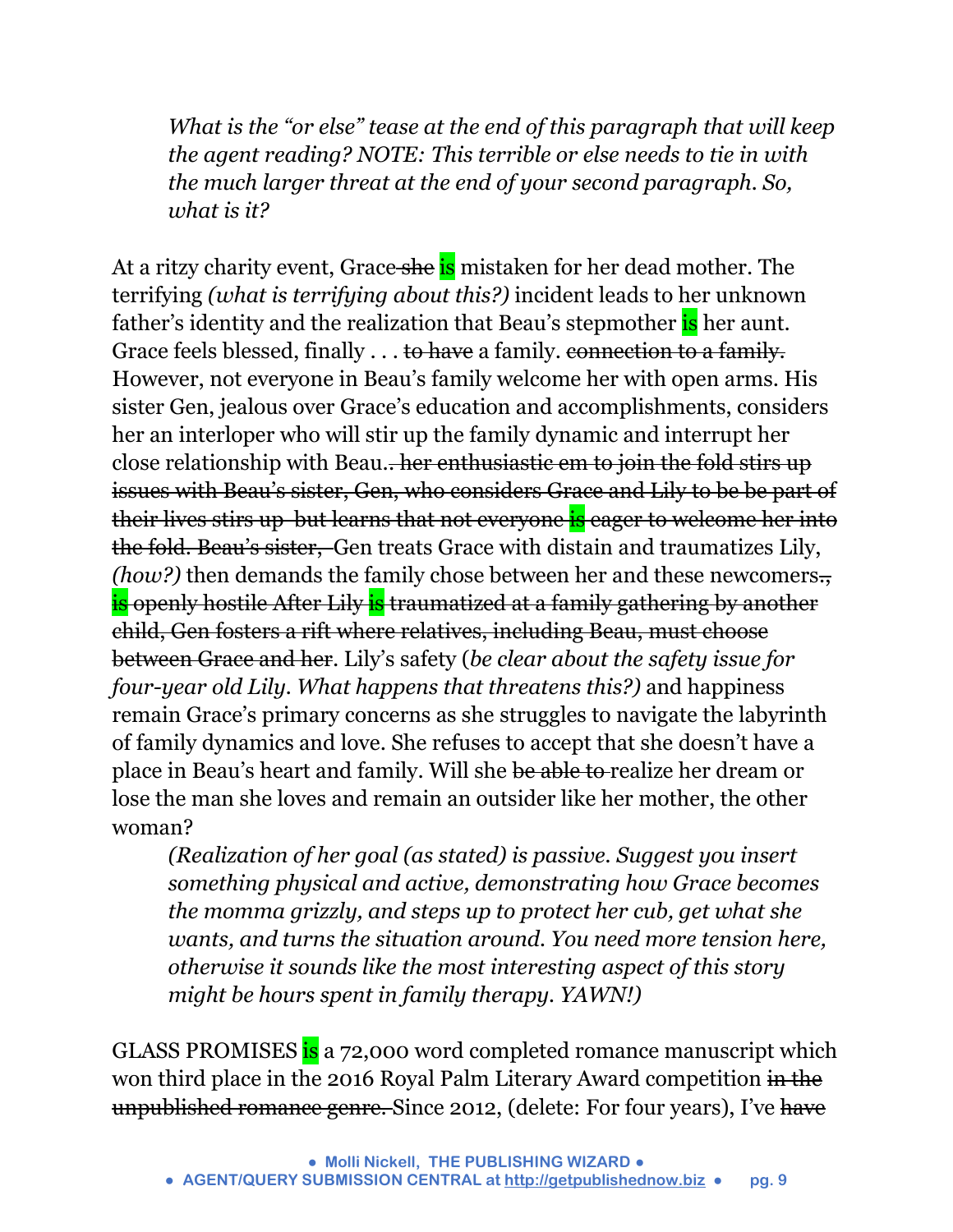been a member of the Florida Writers Association, Romance Writers of America, Florida Romance Writers, Coral Springs Writers Group, and have assisted with and presented at the annual Coral Springs Literary Festival.

Thank you for your time and consideration.

#### **SYNOPSIS AND REVISION SUGGESTIONS:**

Professor Grace Stone is a young widow whose birth resulted from one of her mother's affairs with wealthy married men. All her life she dreamed of a father and the security of a family. After her philandering husband's death, she is alone with their infant daughter, Lily. Grace vows to protect herself and her child from men and their glass promises, but now four-year-old Lily is lobbying hard for a father.

*NOTE: this is a repeat of what you have written in your query. Don't waste the space. Tighten it up and trim it. Revision suggestions for the first paragraph:* 

Raising Lily, on her own, Grace dreams of becoming part of a family, of sharing her heart with a partner. Fearful of enduring hurt and humiliation again, she sympathizes with Lily who pressures her, relentlessly, for a daddy.

When her best friend taunts Grace as a being a "love cripple," she agrees to try speed dating. She meets Beau and is attracted to this good-looking blue collar worker, REPEATED FROM QUERY but feels reluctant to accept a date from man she talked to for only five minutes. They meet again when her car is destroyed in a bizarre construction accident. The chemistry between them sizzles. When he makes a heedless remark about the cost of having sex with her, *(say what?)* Grace **is** reminded of her mother and pushes him away. Relentless, Beau fights to win her back and is charmed by Lily who considers him to be prime daddy material.

*What is said that reminds Grace of mom?*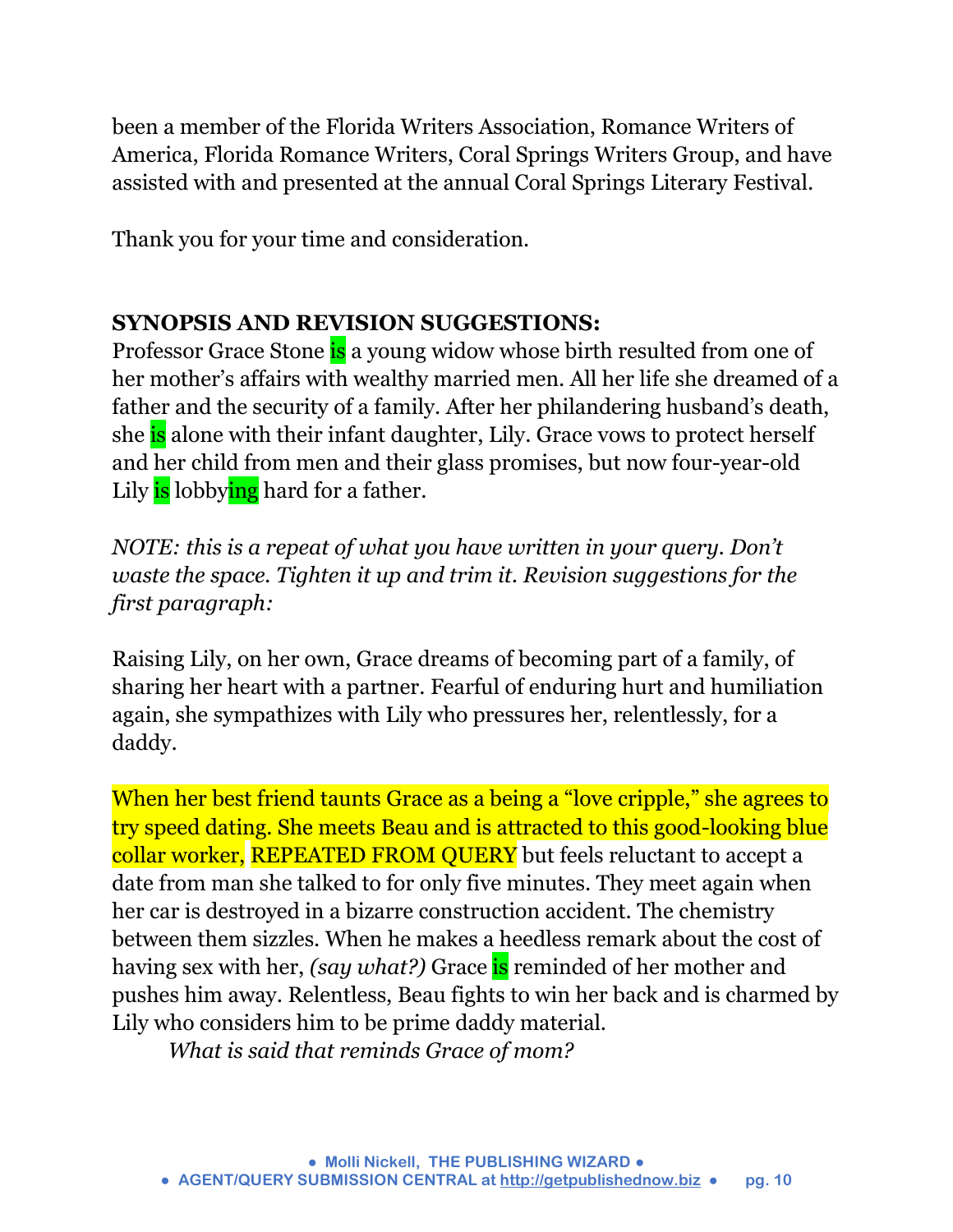Grace is accosted by one of her mother's former lovers at a premier Boca Raton charity fundraiser*.(This is a repeat)* As a result of the humiliating incident, the identity of her deceased father is revealed. In a twist of fate, she discovers Beau's stepmother is her aunt. Grace is thrilled with the family connection, but not welcomed into the fold by Beau's hostile sister, Gen.

*Revise and expand this information. Don't repeat it from your query. Expand info about Gen here, and how this makes Grace feel, then remove this from your query. Always think of expansion, not repetition.* 

At Thanksgiving, Lily is terrorized by Gen's young daughter and locked in a closet. *What is Grace's reaction to this? Does she verbally push back against Gen?* A rift occurs when Beau's sister forces the family to choose between her and Grace.

*(This would be more powerful if Grace forces Beau to make the choice right then and there. She wants nothing to do with Gen who appears to be unstable, and therefore, dangerous to Lilly.)*

The ultimatum tests Grace's relationship with Beau as she learns about the power of *long-standing* bonds in a family hierarchy. She pushes him for a commitment and to set boundaries with his sister. Grace is shocked with Beau refuses, and choses his family over her. With regret, he chooses them over her.

*(Keep the power with Grace and her feelings. We don't care if he feels regret.)*

Grace is heartbroken that she has lost the man she loves. (revise to read: *the man she has allowed herself to love)* Then, she taps into strategies her mother employed to favorably influence people, even the wives of her lovers. Determined to win a forever place in Beau's heart and be accepted in his family, she launches begins a campaign which utilizes her mother's tricks-of-the-trade, her own PhD book smarts, and even Lily's child-like ingenuity.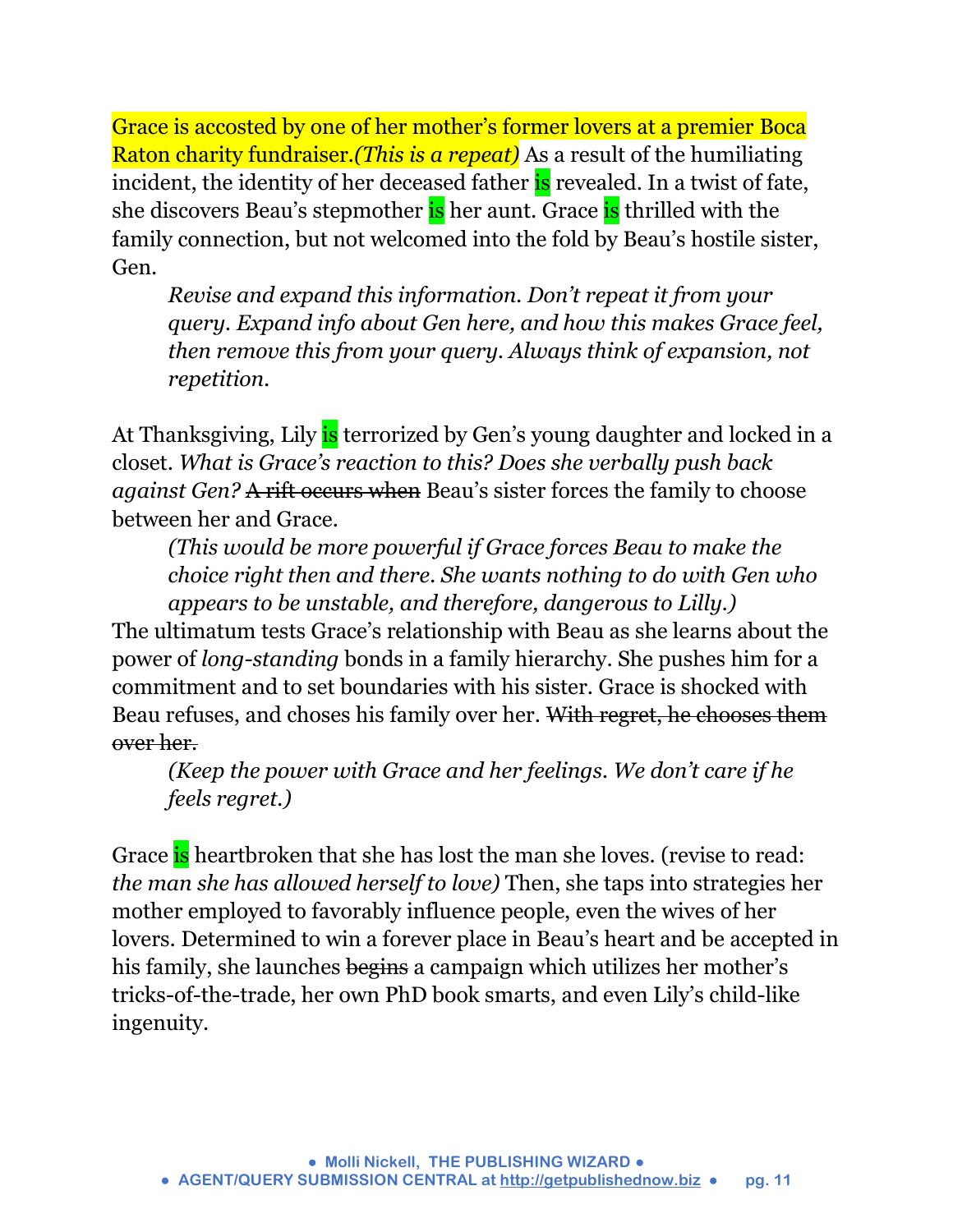Re-arrange last portion to read . . . she launches a campaign which utilizes her PhD book smarts, Lily's child-like ingenuity, and her mother's tricks-ofthe-trade strategies.

*And then, what happens.* Her campaign is successful or not? Finish your story.

Janet is almost there. Suggests she dig deep into Grace's inner world. Show and sell how she makes a conscious decision to risk love again, even with the family issues, and how she feels as she sets this course. Vulnerable? Afraid? Nervous? Determined? Demonstrate this by her thoughts and actions.

Go deep with Grace. She is a fascinating character. I'm cheering for her success and am curious about how she deals with the sister-in-law from hell.

### **FOR EVERYONE~**

When you are close to completion of your query and synopsis, deal with issues that need to be addressed, but don't shred it all and begin again. Build on what works and revise that which doesn't work.

### **When is it time to edit?**

As some of you have noticed, I don't spend much (if any) energy on editing your homework submissions. At this stage, as you master query and synopsis writing skills, editing would be a waste of time. You continually revise and re-write, focusing your attention on the context (content) of your query and synopsis. This is 1000% more important than ferreting out split verbs or other writing mechanic errors.

The most important issue for all writers is the story. I push you to tell your story as fully as possible in query and synopsis. The more fully and colorfully you reveal your protagonist's needs, wants, and challenges, the greater the potential that your entire submission will be read.

It's all about the story and the people/beings who populate it.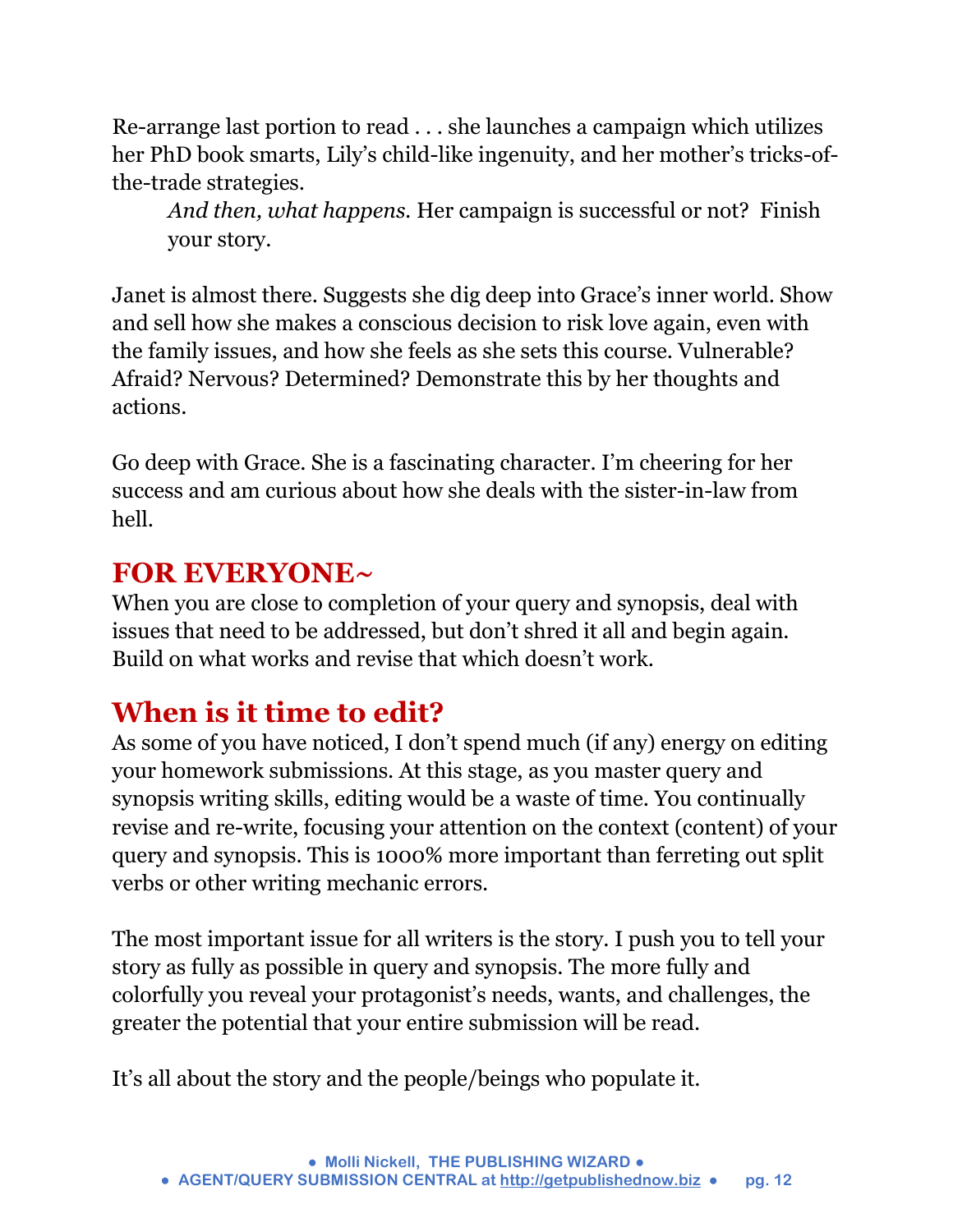Perfect grammar and editing skills will not attract agent interest if your presentation doesn't reveal your story telling skills.

Everyone will benefit if the comments/suggestions made on our private Facebook page focus on the story core. Instead of making editing suggestions, stick to helping each other be more aware of adherence to the story core in each of your submissions.

#### **Questions/comments before we move on to the next submission?**

#### FROM JOHN

**Who** is the story about: Jack Crane, who is sent from another dimension on a mission to clean up corruption, but he is unaware of the mission due to the loss of memory.

**What does he want and why?** Because he's unaware of being a spirit being, he just wants to remember his past and who he is.

**What stands in his way?** He is unaware of being from another world and does not what why he is here.

**What is the terrible or else** that might occur if he doesn't get what he wants? Something bad may happen if he hasn't completed what he's here to accomplish which he's unaware of.

*John, you are making this more difficult than it needs to be. Pare down your story core. KISS Keep it simple sweetheart.* 

**Who:** Jack from another dimension.

**What** does he want? To remember who he is.

**Why does he want this?** So he can accomplish his mission.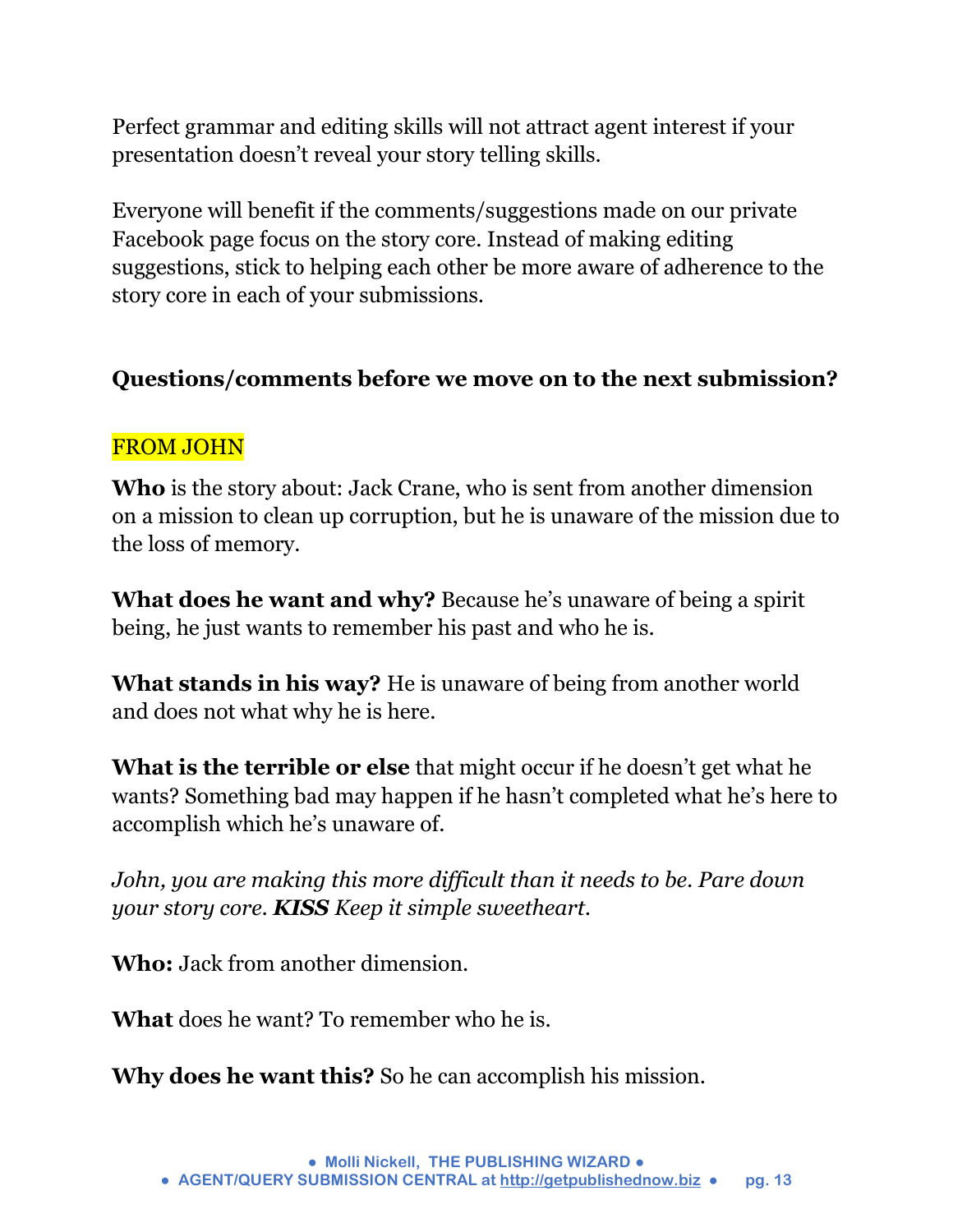**What stands** in his way? Memory loss.

**What is the terrible or else?** He will fail and ???? *John. What are the ramifications of his failure? As written, your story shifts away from this central focus.*

Email SUBJECT line: Query – Is Jack a victim, criminal or a little of both?

#### **Query:**

While on a mission from another dimension, Jack Crain, a feared debt collector, loses all memory after being shot in the head during a botched drug transaction. He awakes on a park bench with little recollection of his past or that he's not from this world. After a short hospital stay, he fears what he may have done before being wounded. He has a brief recall about shooting someone in the foot. He'd like total recall of his past, but if he's done something wrong that could land him in jail, maybe not remembering is better. For now, he asks, "Am I a victim or a criminal?"

*(If he has no memory, is it necessary to ID him as a debt collector? What's the payoff to the reader?)* 

His identity is further questioned when it's found he has a money belt with fifty grand in cash, and he hasn't a clue why. As memories slowly return, his fear increases. Snippets show the money in the belt belonged to his loan shark boss. When his car is dragged from the river, a body is found in the trunk with another fifty grand. Could this be the person he shot in the foot? He vaguely remembers how this money belonged to the drug dealer's boss. He's convinced both the drug boss and loan shark will be looking for their money and will want him dead. Jack's life abruptly changes when he's placed in the line of fire and missed ten times at close range. It's then he discovers he's different from others. He can perform supernatural feats when needed, and at other times he has no powers at all. He struggles with the idea he could be a killer or a hero while trying to figure what this other side of him really is?

*(Comment: This tease needs to be stronger, beyond trying to figure it out. Wouldn't he be more concerned about staying away from bad guys trying*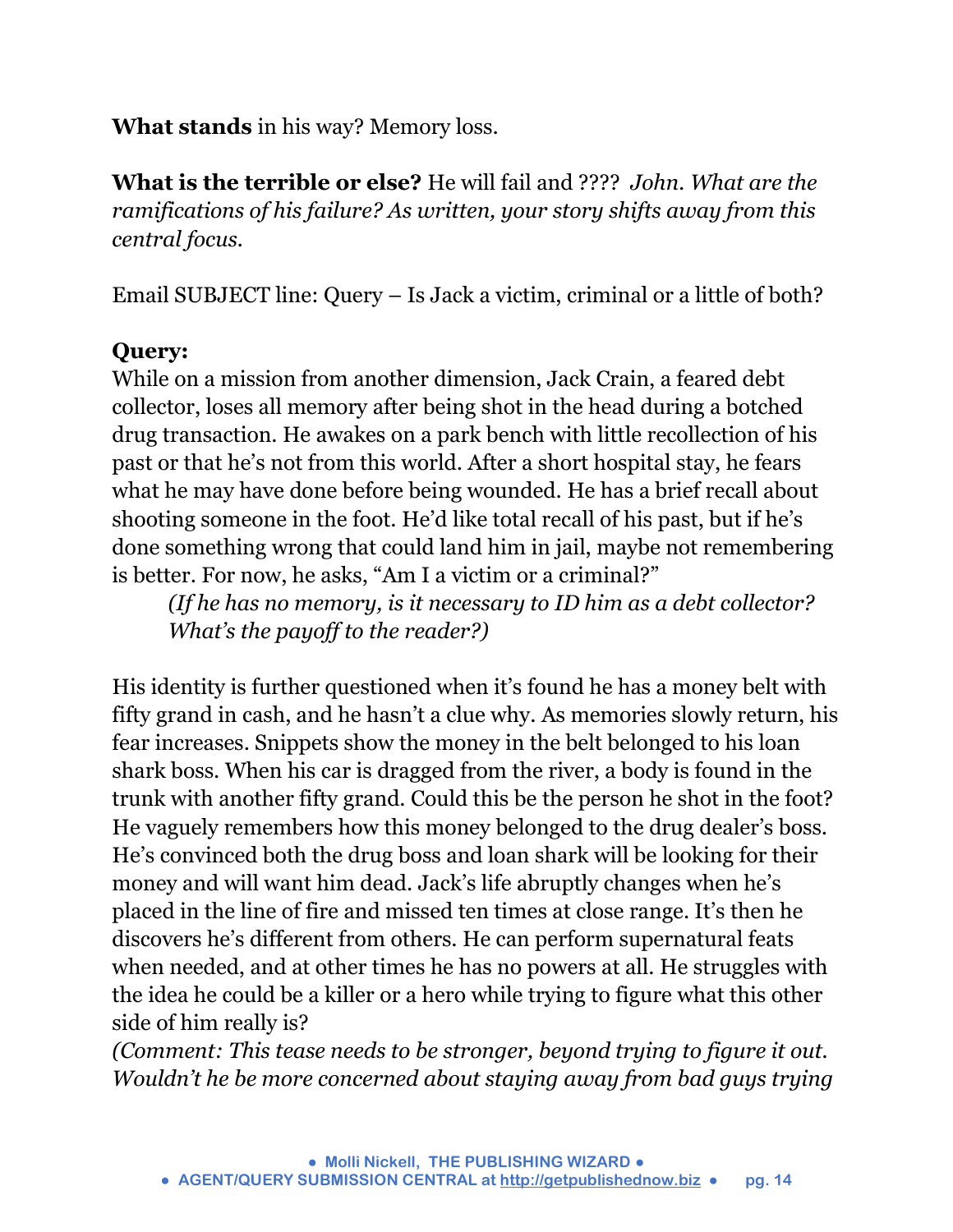*to kill him? If you bring in his supernatural powers, this needs to figure into this last tease.)*

My novel, "CAN TWO WRONGS BE MADE RIGHT?" is complete at 55,000 words. I've spent most of my technical career in the newspaper and publishing industry. I have been published in several magazines. I'm a member of a writers' group, and in the process of organizing a group of first-time writers.

Thank you for your time and consideration. John Levasseur

#### **Synopsis for** "CAN TWO WRONGS BE MADE RIGHT?"

One: First paragraph describes who wants what (goal), why they want it, and what stands in their way (obstacle).

Jack doesn't know he's a spirit being. His doctor says his prognosis is 50/50 of ever remembering anything. What little he does remember places him in a position where two different crooks are after their money which he carried. He has no idea what they look like or when they will come, but he's sure about one thing, they are not going let one hundred grand slip through their fingers without a fight. Should he give the money back or run for his life?

*(Hmmm. What is that amount again?)* 

Two: Second paragraph expands the situation. Introduces the antagonist (person or situation that blocks the protagonist). Shows the thoughts and emotions of the protagonist as they struggle against the antagonist.

Over the next few months, bits and pieces of the past two years return. Jack's struggle intensifies as he meets Susan, a woman who says she's his lover. Her multiple personality, and the possibility she's a murderer give him thoughts of running, but to where? He may run right into the arms of the two guys looking for their money. *(Why does Susan become the antagonist? She didn't create the problem.)*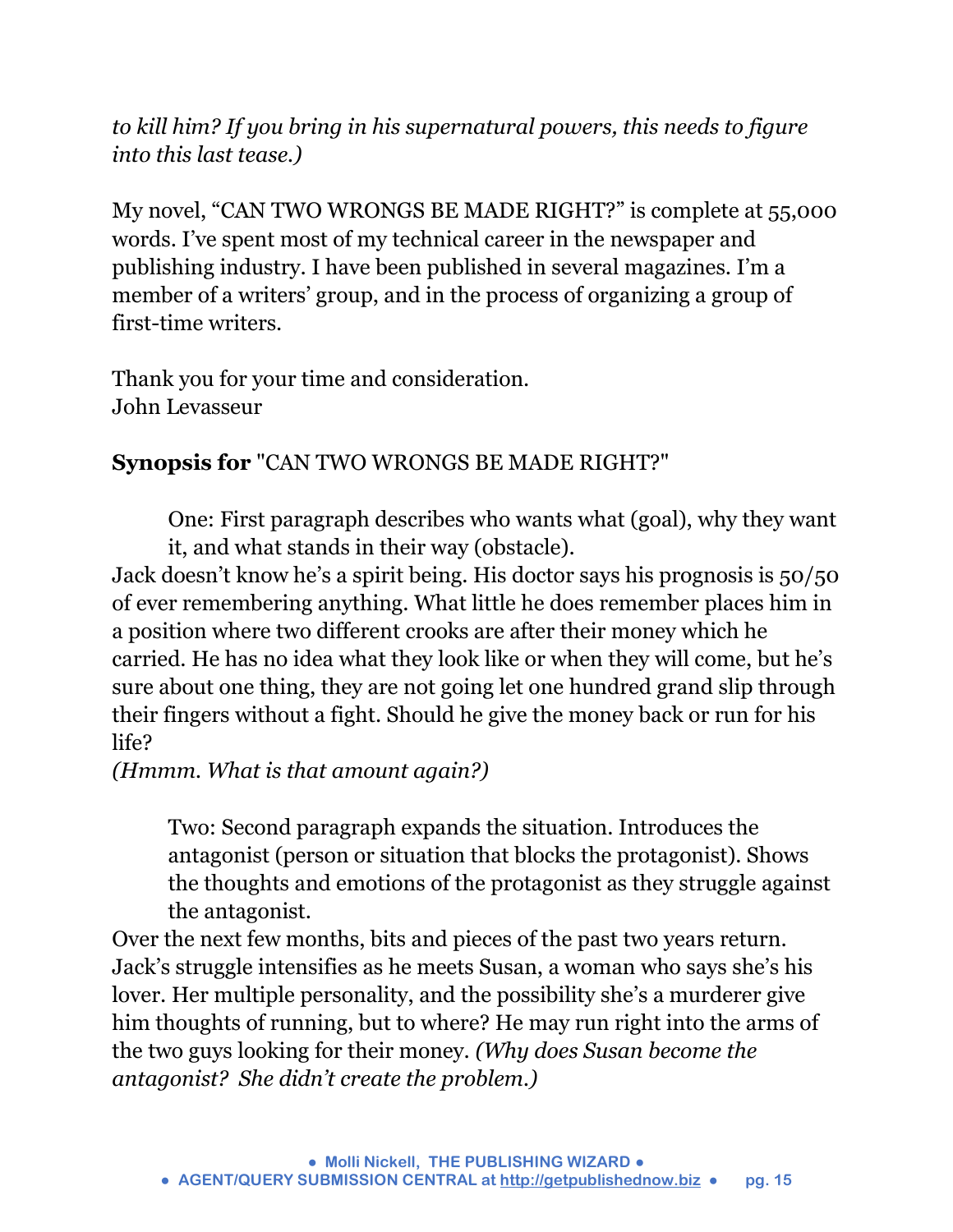Three: Third paragraph moves the protagonist closer to goal . Hints at the possibility of failure.

As he grows closer to Susan, he learns how her husband mysteriously disappeared and wonders if he could be next? He witnesses Susan's split personality, Jane, who can be violent if provoked. After some investigation, he finds the missing husband's car buried behind the barn with two bodies inside. On confronting Susan, she admits how it was Jane who actually pulled the trigger when she found her husband and his secretary in bed together. Jack's thinking he may be Jane's next victim. *(don't repeat information)*

Four: Fourth paragraph heads toward the goal post. A "red herring" might suggest that failure (not success) is eminent and irreversible. Jack makes friends with the local Sherriff and tells him the truth about his situation. The Sherriff, Tom Tuttle, arranges a meeting between each of those looking for their money and the money is returned. In exchange the gangsters pledge not to retaliate. Jack isn't 100% sure they mean it, but what other choice does he have? *(Jack's resolution has been given to someone else. Doesn't happen because of his own actions)* 

Five: Fifth paragraph reveals the story resolution as the protagonist succeeds or fails.

Jack is visited by an angelic being named Michael who explains how Jack, like himself, is from another dimension. Jack was sent here to help mankind by cleaning up a loan shark operation and drug ring. Although he gave his word, the former loan shark boss wants him dead because he's afraid Jack might know too much. Jane materializes, in human form, shooting the boss in the chest. Michael then appears in a bright light which surrounds Jane and assures Jack that all will be well in the future. Jack and Susan are left alone to explain how this body, full of holes, ended up in their driveway.

*(Confusing. If Michael is hanging around to help Jack, where's he been up until now? Suggest you weave him into your story earlier. Flashes of someone Jack knows, but can't place. Jack's involvement*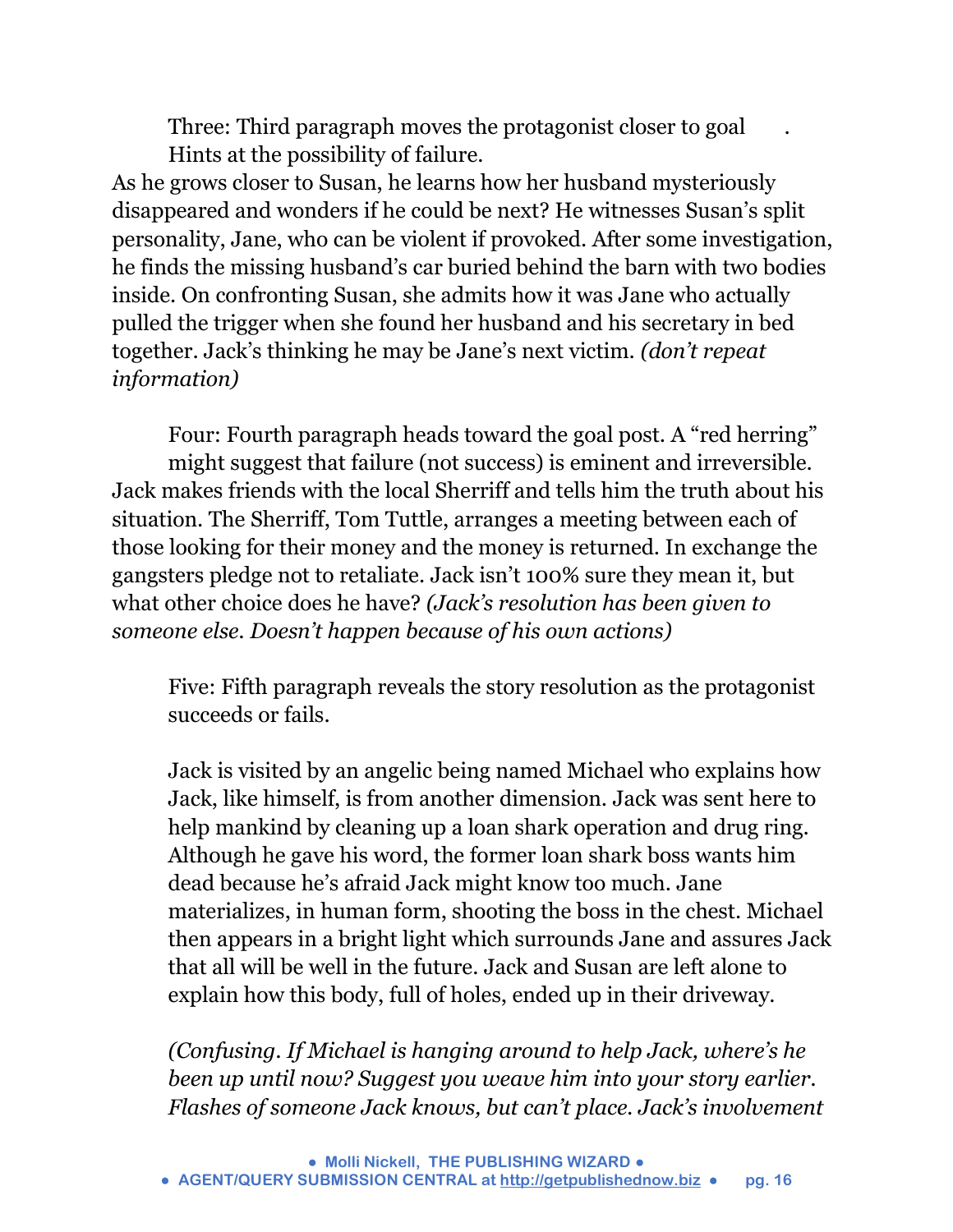*with Susan throws off the story and pulls the tension away from Jack as he tries to regain his memory.) (As written, the last paragraph has gone far afield from your story core. This may need to be adjusted, or your query and synopsis may need to be more fully developed along Jacks memory issues, flashes and situations that reveal a bit more about who he is.* 

*+I feel a story about a being from another dimension, who has lost his memory, knows he has an important task, senses a helper floating in and out of his mind, and whatever else would occur as he struggles to achieve his goal, is interesting and engaging. Plus, will he receive flashes of what will happen if he fails? Will the community he's supposed to help fall into chaos? Are their consequences to his failure to remember and complete his mission. However, this may not be the story you want to tell. You have to decide then refine your query and synopsis accordingly.)* 

Thank you for your time and consideration.

#### **Questions/Comments:**

#### FROM CAROL

#### STORY CORE:

Shaylee wants to maintain friendship with Brott but her father prohibits it and she fears she has lost her best friend forever.

*Carol: Write your story core out one issue per line.*

**WHO** is your story about? Shaylee.

**WHAT** does she want? To maintain her friendship with Brott.

**WHY?** He is her best friend ever.

**WHAT stands** in her way? Her father forbids the friendship.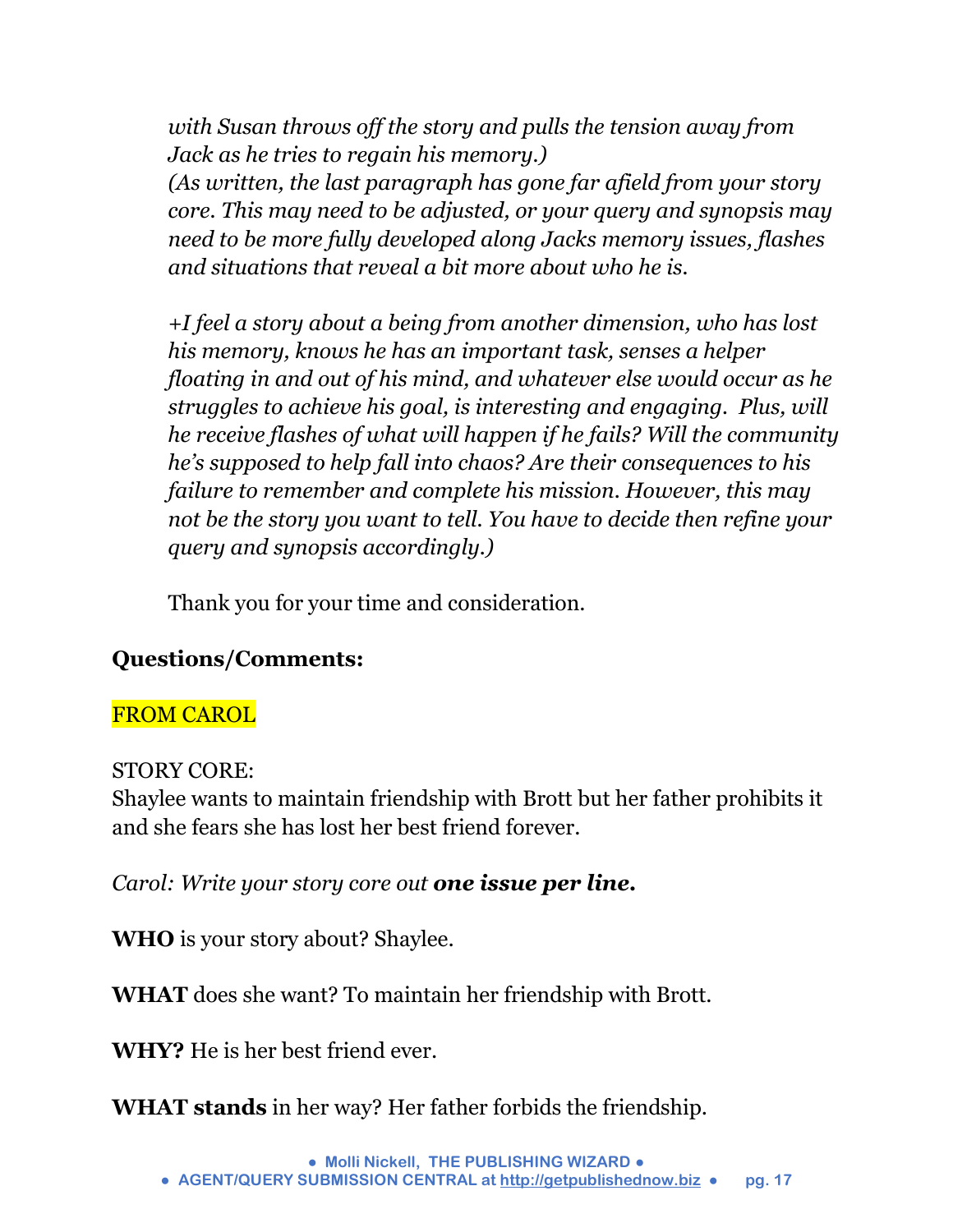**WHAT is the terrible "or else"** if she doesn't get what she wants. She will lose her best friend forever.

#### **QUERY:**

Fairies and pixies have always been enemies. Secret friends, Fairy Shaylee and pixie Brott, want to change that with what they call Fairies and Pixies – Friends Forever. When the king finds out about their friendship, he forbids Shaylee from ever seeing Brott again. Is there a way around this and still stay in her father's good favor?

One day when Shaylee is out riding her pony, she hears Brott calling out for help. She knows she must obey her father and not have any contact with him, so she continues on her way home. But Brott's cries get more intense. She listens to her heart and goes to Brott who is tangled up in some bushes. She gets him loose and he gives her important information to relay to her father. Information about impending preparations that endanger the fairy kingdom. Does she do this, admitting to her father that she disobeyed his decree, or do the right thing and tell him?

"Fairy Princess Shaylee" is an early chapter book of 2600 words. I have sold more than two dozen stories and articles to a variety of magazines including Highlights for Children, Girl's Life, the Writer Magazine and am the author of seven children's books. I was a writing mentor for, and have given presentations for the Minnesota chapter of the Society of Children's Book Writers and Illustrators, and also taught classes at the Loft Literary Center in Minneapolis.

#### **SYNOPSIS DRAFT:**

Fairy princess Shaylee and pixie Brott accidentally run into each other one day and after spending time together, they become best friends. They keep this a secret from everyone as fairies and pixies have been enemies since time began. They don't understand why this needs to be and write up an announcement that proclaims "A New Kingdom. Fairies and Pixies. Friends Forever."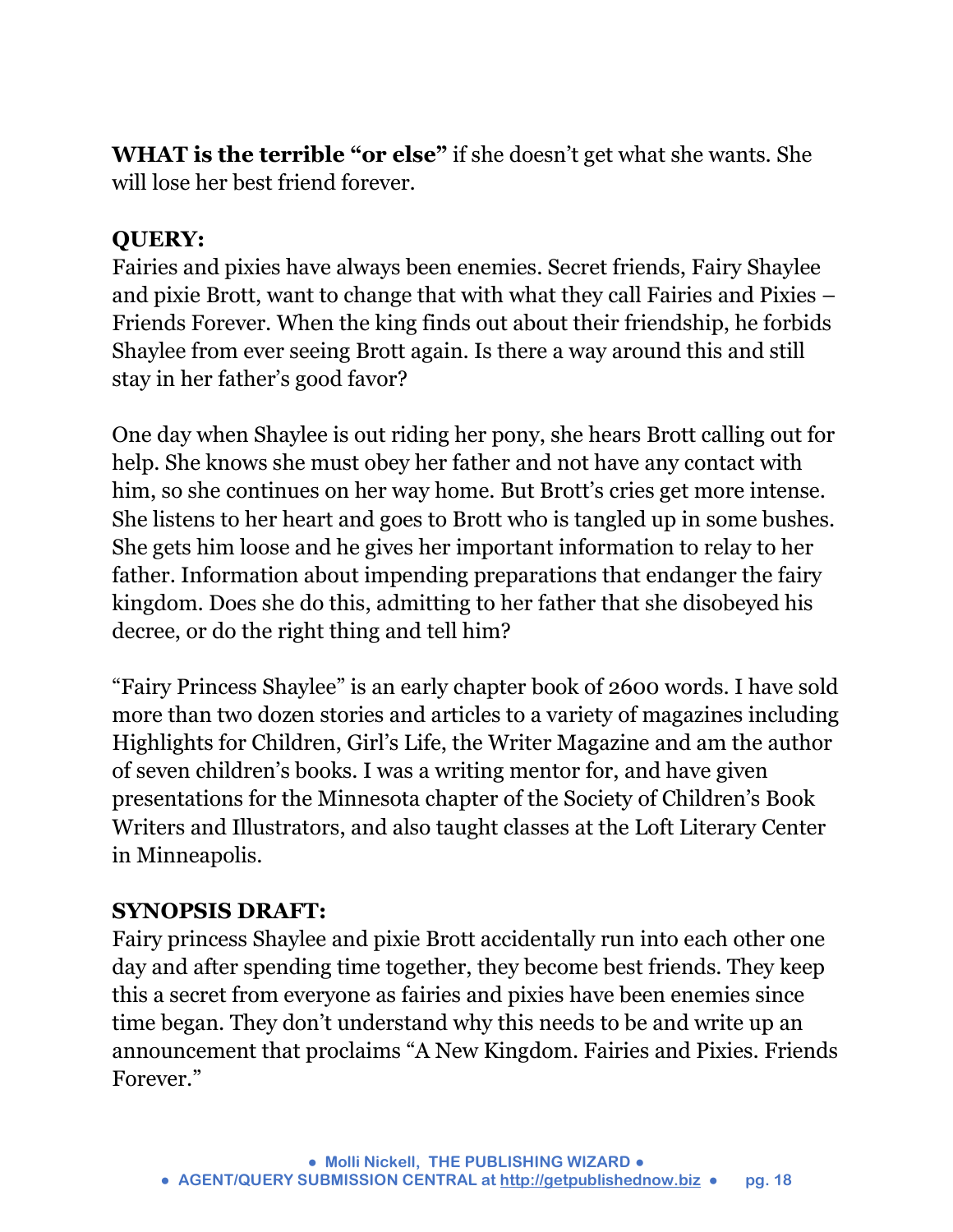Shaylee wants pixie dust so her pony, Janzi, can fly. *Is that the basis of her relationship with Brott? Is it a shortcut to being pure and honest? Hmm????.* Her father, the king, said that when she must wait until she is old enough, has a pure heart, and puts the good of the kingdom first. Being known as the impatient princess, she asks Brott to get some for her, which he does. Shaylee's parents catch Shaylee and Brott together and forbid her from ever seeing him again.

One day when Shaylee is exploring the kingdom, she hears Brott crying out for help. She must obey her parents but Brott's cries increase. She decides to listen to her heart and goes to him. Brott is tangled up in some bushes and as she untangles him, he informs her of a plot by a band of unruly pixies to take over the fairy kingdom. She is afraid to tell her father because she wasn't supposed to have any contact with Brott, but he is thankful and heads out to take care of the matter. Is Brott identified as a bad pixie? Does he get caught up in the conflict.

The king's army captures the bad pixies who want to take over the fairies. Shaylee earns her pixie dust by having a pure heart and putting the good of the kingdom first. The king unveils Shaylee and Brott's new pact called "A New Kingdom. Fairies and Pixies. Friends Forever."

**What works?** Good job of fleshing out this story. Can you reveal more about Shaylee's inner world? About her fears of facing her father? Her fear about not telling him and thus, endangering the entire kingdom? This would be a big issue for a kid. BTW: The synopsis is five paragraphs, not three. Use all five paragraphs to flesh out Shaylee and a bit more about Brott. Does he face retribution from his clan or the unruly Pixies?

#### FROM VICKI

Subject Line: It followed her to school one day, breaking all the rules.

**Who** wants what and why? Sadie wants to be a normal teenager.

**What** stands in her way? Lack of self-esteem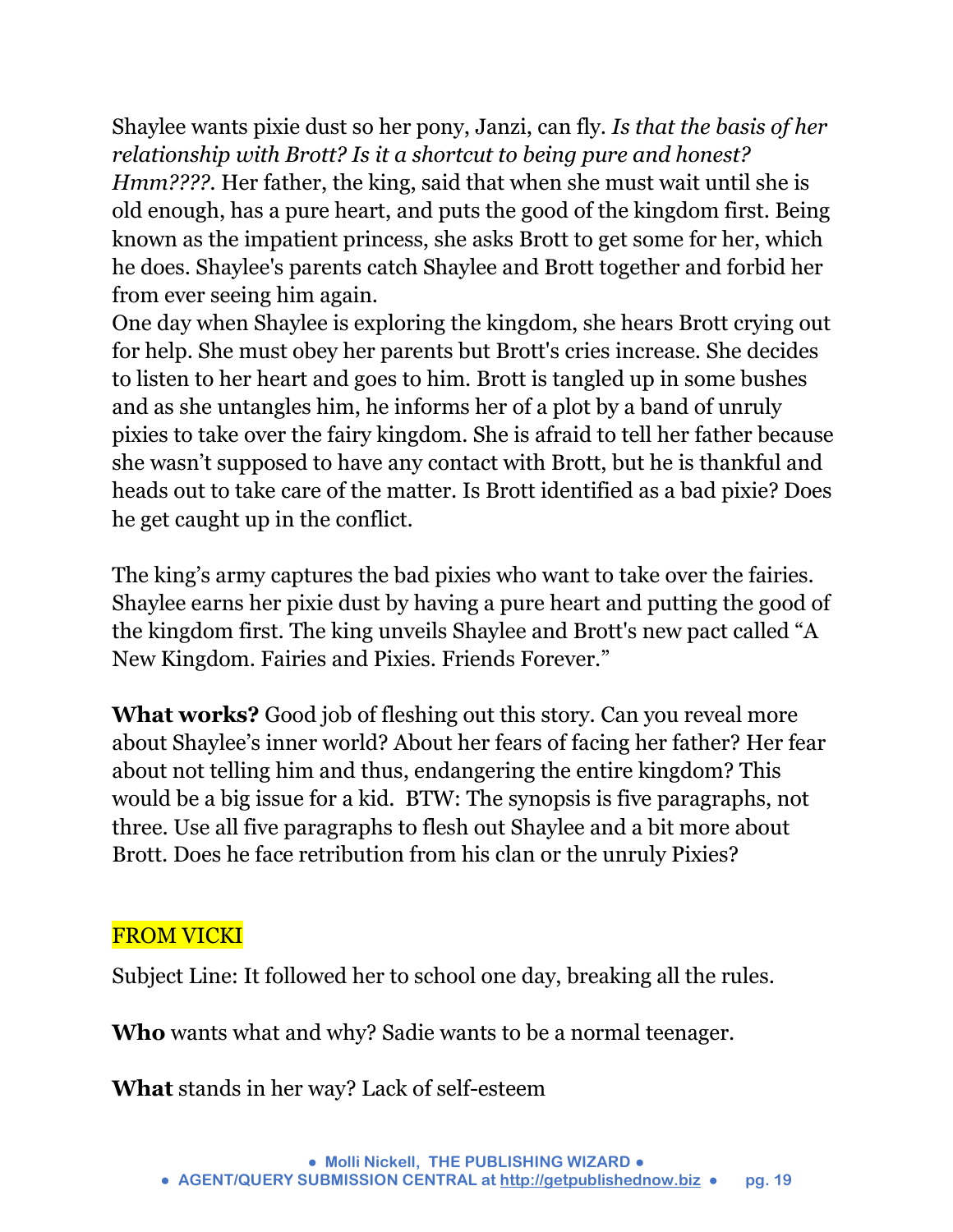#### **What is the terrible or else?** Suicide

Query for Crooked - YA

Born with cerebral palsy, Sadie's walk attracts attention with every step she takes. The real Sadie hides from the world, for people only see a cripple when she slithers by, except for her one friend, Finn, and Sadie's convinced she'll never see him again. Sent to her grandmother's isolated Catskill Mountain home for the summer, it is a perfect refuge to end her life. But in the forest, as in school, Sadie senses someone watches her, once again.

When Sadie wakes to a failed suicide with crystals in her lap, she is devastated that she is still on this earth. And why are there crystals? Her instincts are right. Someone is stalking her. Soon she comes face to face with a malevolent fairy, Devilia, and she is stunned. Did this creature thwart her suicide? If so, then why does it torment her so? Suicide plans are put on hold, for Sadie is intrigued enough to stick around and find out what happens next. When Devilia becomes homeless, Sadie takes her in. But the volatile fairy complicates Sadie's life to the fullest. In a butterfly conservatory, Devilia attracts unwanted attention to Sadie's disability, which causes her to become a "viral" Internet sensation. Finn emails Sadie how magical she looks, but Sadie doesn't see it that way. Humiliated beyond despair, Sadie is ready to rid herself of Devilia for good, until she learns that Finn's life is in danger. Sadie persuades Devilia to help rescue him. In a critical moment, Sadie learns the true meaning of love and loss. Is Sadie ready to see what Finn sees in her, crooked legs and all?

My YA novel Crooked is complete at words. I have been a part of a writers' group since 2004, attended conferences and workshops, and am a member of SCBWI (spell it out). I live in Manhattan with my husband and am the mother of a "sometimes" crooked young adult. I also live with a wirehair dachshund, Clancy, my muse.

Thank you for your time and consideration.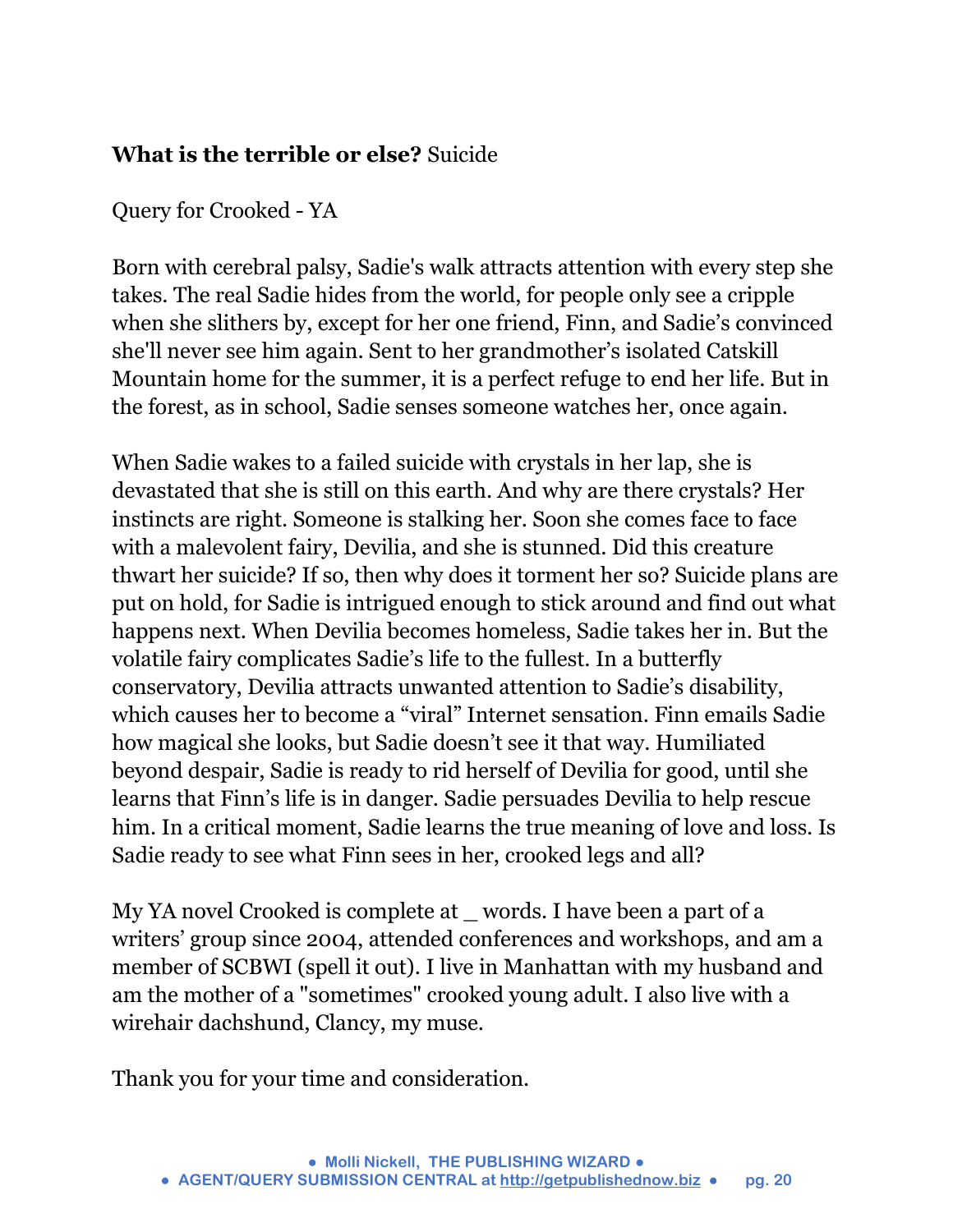Synopsis:

Sadie hates being noticed. She hides her palsied walk under long skirts and her true self from the world. The best school year of her life is over, for Finn, her one friend, has gone back to London. Sent to the Catskills to spend her summer with her grandmother, she believes her only option is to end her life.

A malevolent fairy, Devilia, stalks her, and inadvertently saves thwarts her. Lost and jealous, Devilia wanders, and unlike Sadie, she longs to be noticed in this world in which she has no place. As their lives intertwine, Sadie slowly begins to escape the darkness that had consumed her and finds she has an impassioned desire to help Devilia. As the infantile Devilia overcomes her jealous nature and starts to trust Sadie, a cautious alliance eventually leads to a friendship.

Through emails, Sadie informs Finn of Devilia's existence. He is in disbelief, until a computer accident puts Devilia before him. On Sadie's end the fairy just vanishes, nowhere to be found. Finn doesn't need a fairy to report his shady business to Sadie. It would destroy her. Finn finds a way to send Devilia back. When Devilia arrives back to the Catskills, a sudden loss debilitates her. Sadie takes her to her Manhattan apartment. The fairy can stay if she promises Sadie two things; no magic and remain invisible when in public. Devilia breaks these promises. In school Devilia protects Sadie from being bullied. This thrills Sadie and gives her a new confidence. But then Devilia causes Sadie's disability to be bared to the world. Betrayed, and exposed, Sadie is furious at Devilia. Can Sadie fully trust Devilia's volatile nature? Sadie is torn.

When drug dealers threaten Finn's life, Sadie convinces Devilia to travel to London to protect him. While protecting Finn, Devilia is critically injured. Sadie and Finn reunite in a desperate attempt to save Devilia. But Devilia disappears. Sadie is heartbroken.

A small miracle occurs, and Devilia reappears. Relief floods Sadie, and buried emotions spill forth. Both Sadie and Finn realize how deeply they care for one another. Sadie is transformed and ready to accept herself as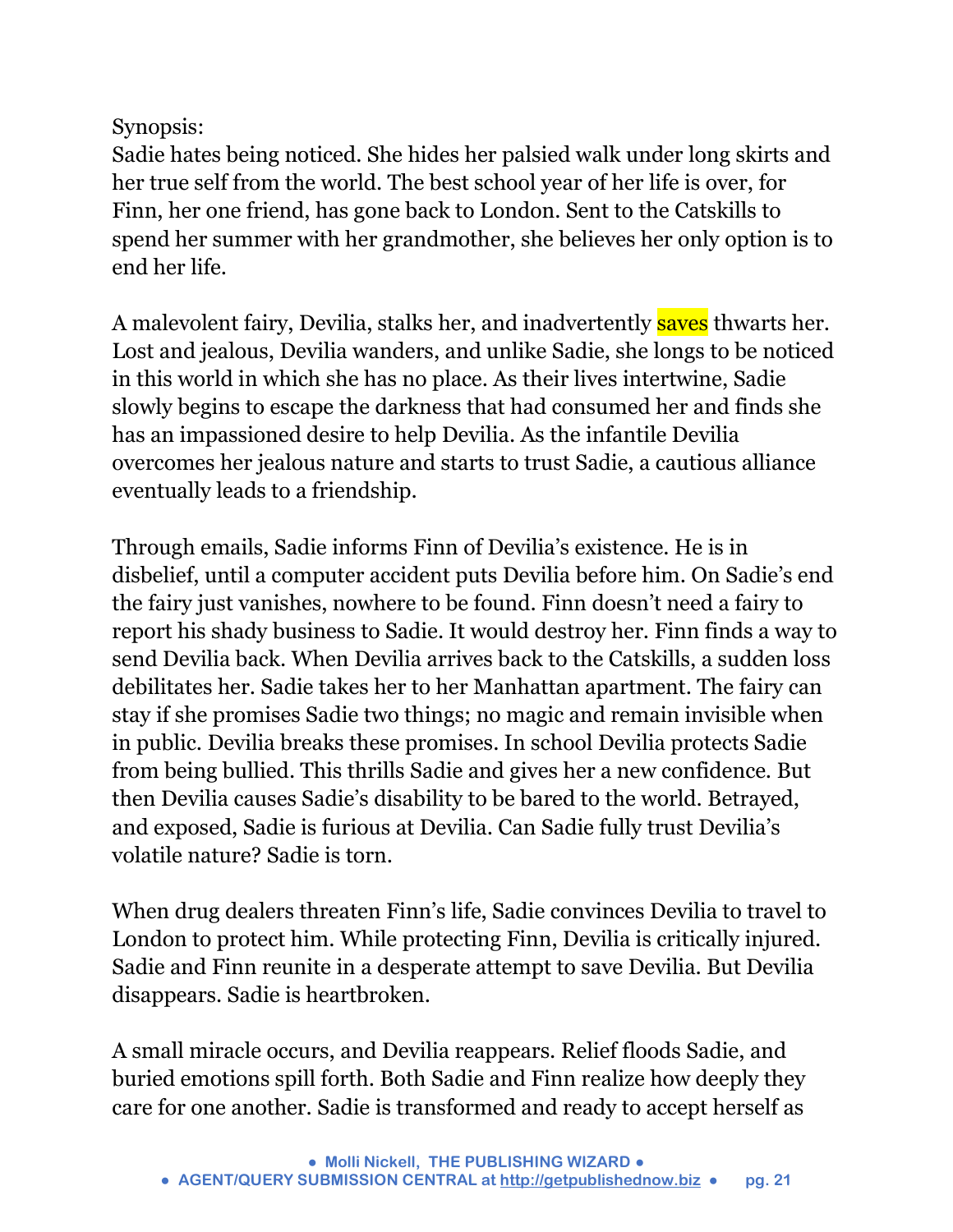she is, for she realizes she is like every other girl. Her disability no longer defines her. An unhidden Sadie belongs in the world and has much to offer. SO WHAT HAPPENS????

#### WHAT WORKS?

I suggest you work with your query first paragraph, from last week. With a few tweaks. It basically set up your story and ended with sufficient tension to keep the agent reading.

Like I've said before, when revising your submission materials, don't keep throwing away portions of it that work. Build on these:

Last week Vicki wrote:

Born with cerebral palsy, Sadie's tangled walk attracts attention with every step she takes. The real Sadie hides from the world, for people only see a cripple when she slithers by. Except for her one friend, Finn, who has moved back to London. Sadie's She's convinced she'll never see him again. Sent to her grandmother's isolated Catskill Mountain home for the summer, Sadie decides this is the it is a perfect refuge to end her life. But in the forest, as at school, Sadie senses someone watches her, once again. *Comment: This works. Keep it, i.e., stop futzing with it already!* 

#### **WHAT DOESN'T WORK?**

Is Devilia truly malevolent? Or is she trying to understand humans through interaction with Sadie? Has she been thrust into our world by a mistake, or is she on a mission of learning? Earning her wings, so to speak.

This needs to be clarified because you are building the case that Sadie recognizes someone who is also crippled by attitudes/beliefs/impairment or ???. What pulls Sadie to want to help Devilia, especially if she tortures her? And why does Devilia do this? What exactly does she do? What is her payoff for bad behavior?

*Exchange student lived with Sadie's family. Like a brother.* And then there is Finn. Did Sadie know he was dealing? Is he also a user? What's his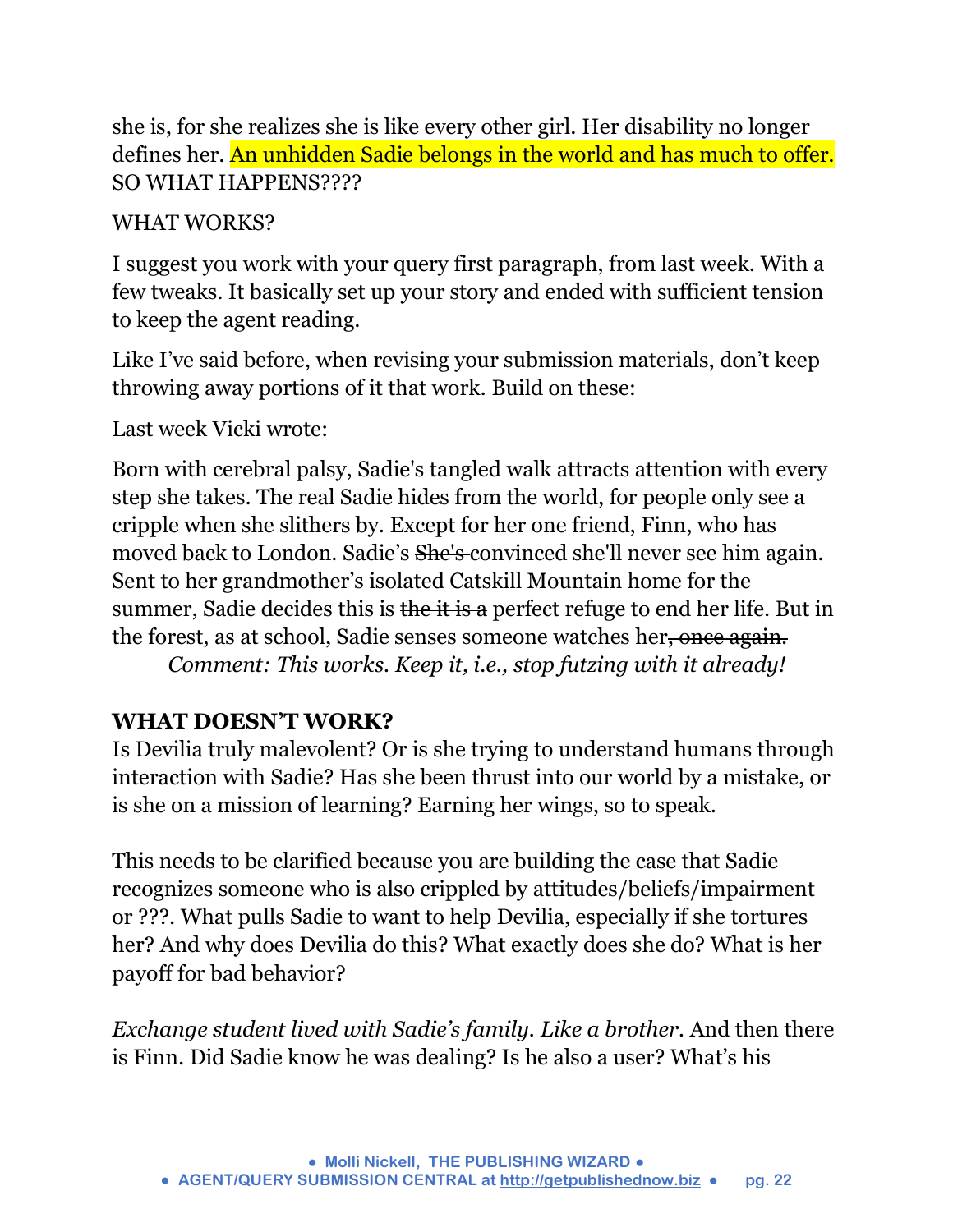emotional/mental challenge? What is the basis for their friendship? Similar intelligence? Similar interests? (What are these?)

Devilia getting sucked into the internet is great. Might be a good way to not quite kill her. Spread her atoms around the universe during a blackout while Finn is trying to send her back to Sadie. (Like problems with the Star Trek transporter. Devilia goes all sparkly and then kaboom! The sparkles dissipate and so does she . . . for the moment.)

Finn's inclusion in the story feels awkward, probably because you haven't quite made the case for his place in Sadie's heart.

You have a great deal of information and interesting issues in your story. The challenge seems to be sifting through these to define the most important. Only you know what would these be? What do you think they are?

#### **Questions/comments from the group?**

#### FROM DOREE

Correction: Query: Doree Story Core

**Who:** Levi Yokum

**What?** Levi wants his status quo to stay as is.

**Why?** The loss of his family dynamics

**What** is the terrible or else if/when the status quo changes? Early death.

Core: Levi's acceptance on his future

Email SUBJECT line: Opioids . . . can you hear me now?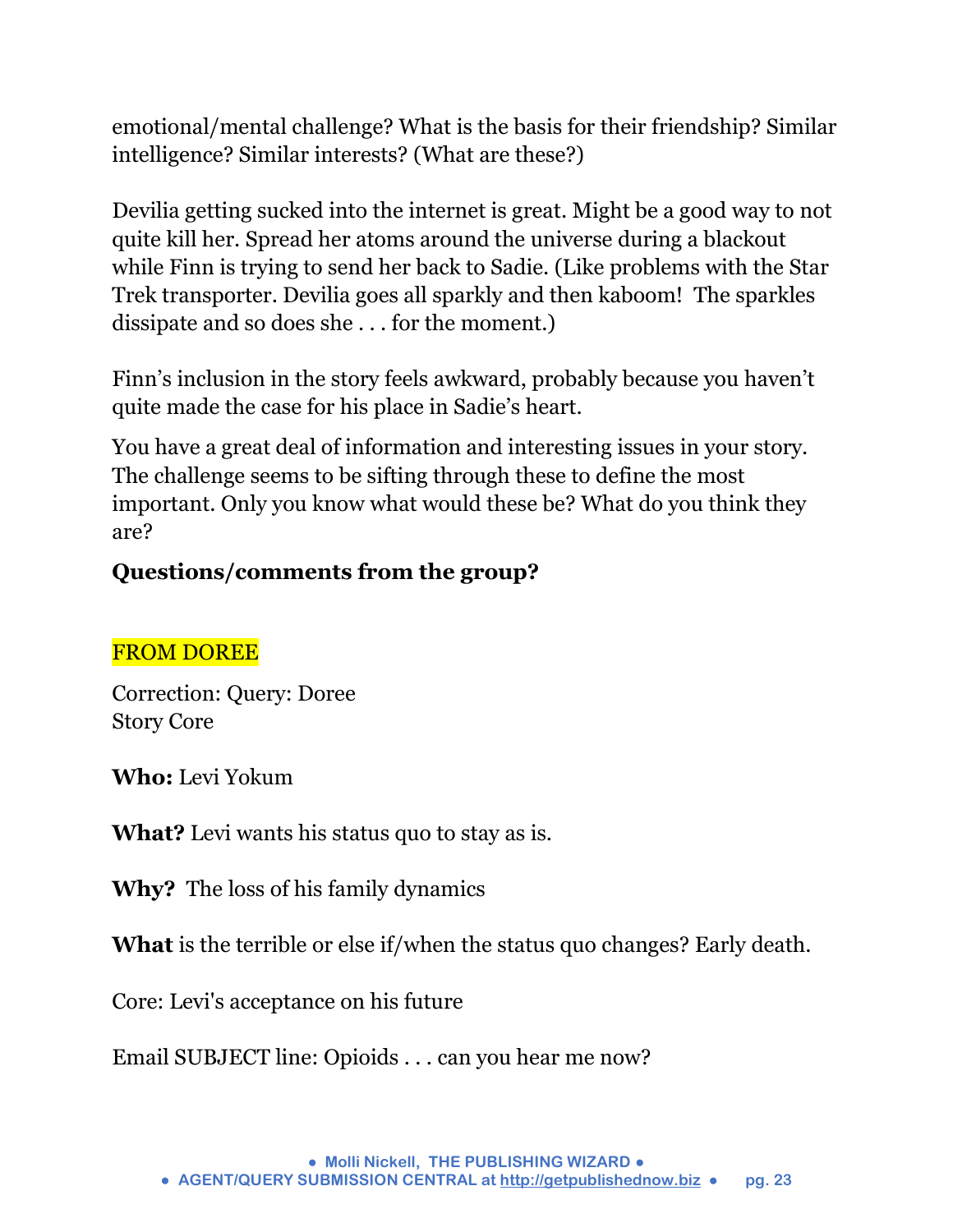When seventeen-year-old Levi Yokum learns that his mother has cancer, life goes from steady to confusion. Since the age of three, he and his mother have been a team, and together, the two have taken on everything. They've fought breast cancer twice and won each time. Levi's unwavering in his mind that they can battle this new development and be victorious again. She disagrees. She's dying, and the damage to her body has already begun. Levi can't grasp the logic behind her wanting to accept her fate and leave him. Arguments arise. Levi fears that without his mother's guidance and security, he'll be homeless and then survival will be his monster that he'll have to fight alone. His anxiety leads him to make irrational decisions. He steals a bottle of OxyContin hoping that all the answers are within the pills.

Coriander High's junior running back, Levi Yokum and his mother have been planning to tour colleges in and around their state. He's relationship with his mother is close and he'd like to keep it that way. So when he learns that she has liver cancer, he considers it a detour, not the end. At the age of seven, Levi helped her in every step of the way as she went through chemo and radiation with breast cancer. He sat beside her in the hospital and held the bucket when she got sick. Levi used his little body to hold her up when she'd been at her weakest. He has no doubt that as a team, this outcome could be the same, and life would revert to before her diagnosis. Still, she tries to explain that it's progressed to the point that any radical means won't help stop or repair the damage to her body. Levi refuses to grasp the magnitude of her illness. He accuses her of wanting to die and leave him to rot out in a gutter on the streets, destitute and alone. The tension turns their home into a war zone of slamming doors and yelling words that will never be 'unheard.' It's turning him into a person that he, his friends and his mother don't like being around. In desperation, he begins looking for something to give him strength. A prescription of narcotics fascinates him to the point that he wonders just what the little pills can do. After studying the effects ten tiny OxyContins can accomplish, he hides them in his closet. The sight of his mother's deterioration finally breaks through to him, and he realizes that her death is inevitable. His hidden treasure, he's learned can offer her a gentle passage to eternal sleep. Or he can use the pills to end his problems and never have to worry about anything once she leaves.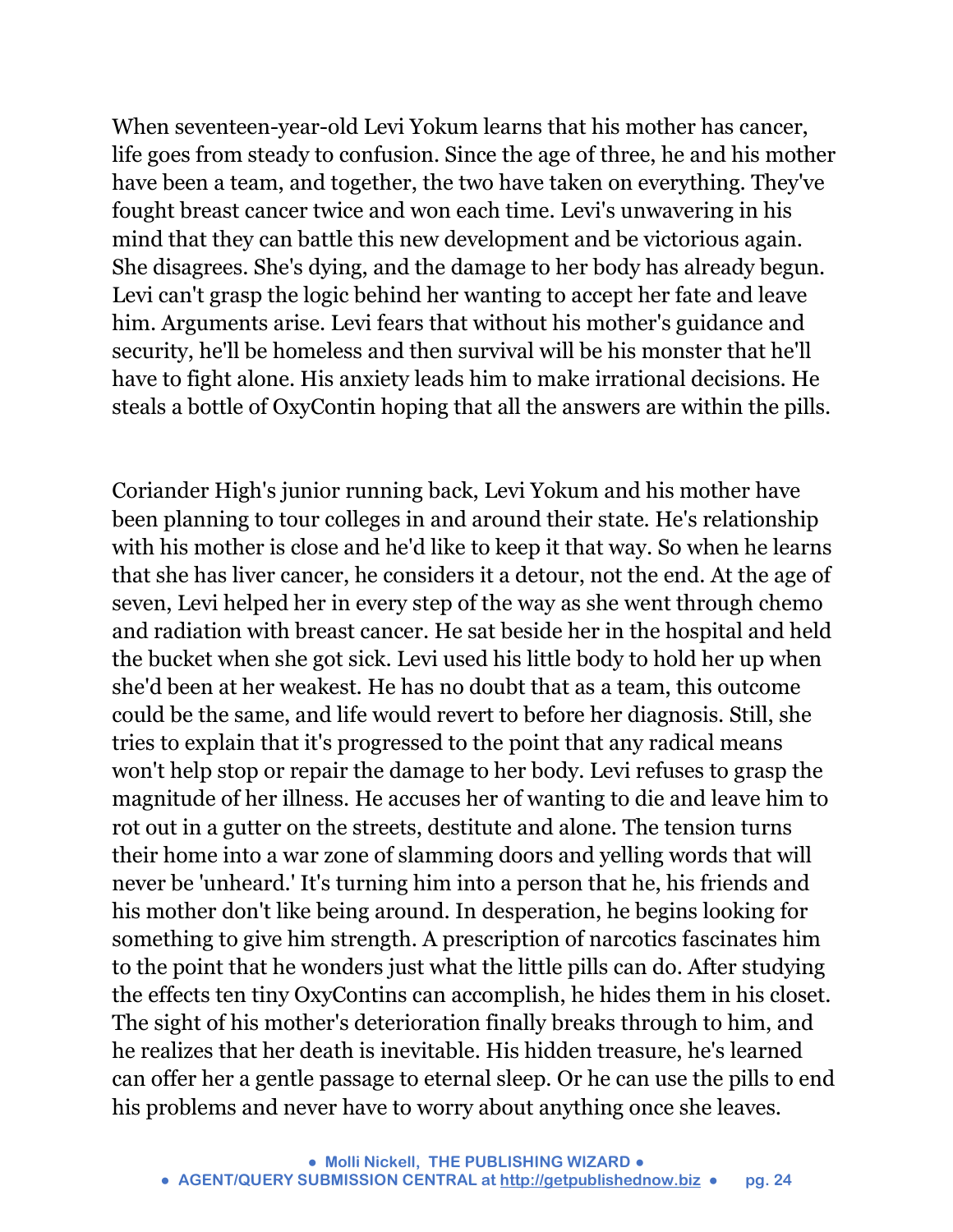Completed at 54,500 words, "One Eighty" will appeal to readers of "Fault in our Stars" and "Thirteen." My background includes three years as a reporter for the Salt Lake Valley Journal. For seven years, I've been an active member (and past vice president and president) of the Utah RWA (Romance Writers of America) and participate in SCBWI, the Utah League of Writers and Absolutely Writers as well as two critique groups. Thank you for your time and consideration.

**What works?** Doree, you're honing in on your story core. But, what's missing, still, is the "terrible or else" that needs to be at the end of your second paragraph. You want to engage the agent to wonder, "Hmmm, will he escape with pills or will he accept the changes in his "status quo" help his mom make a pain-free transition?"

#### What doesn't work?

Your query first two paragraphs are 460 words. Max number of words in a query is 350. Time for some editing revision, eliminate all duplicates of information. End your first paragraph with a tease that indicates his anxiety drives him in a direction he'd never considered before.

Your challenge is one you can master. It's much easier to edit and prune than to think of what you need to/want to say.

I've yellow-highlighted what I feel you need in your query first paragraph below.

When seventeen-year-old Levi Yokum learns that his mother has cancer, life goes from steady to confusion. Since the age of three, he and his mother have been a team, and together, the two have taken on everything. They've fought breast cancer twice and won each time. Levi's unwavering in his mind that they can battle this new development and be victorious again. She disagrees. She's dying, and the damage to her body has already begun. Levi can't grasp the logic behind her wanting to accept her fate and leave him. Arguments arise. Levi fears that without his mother's guidance and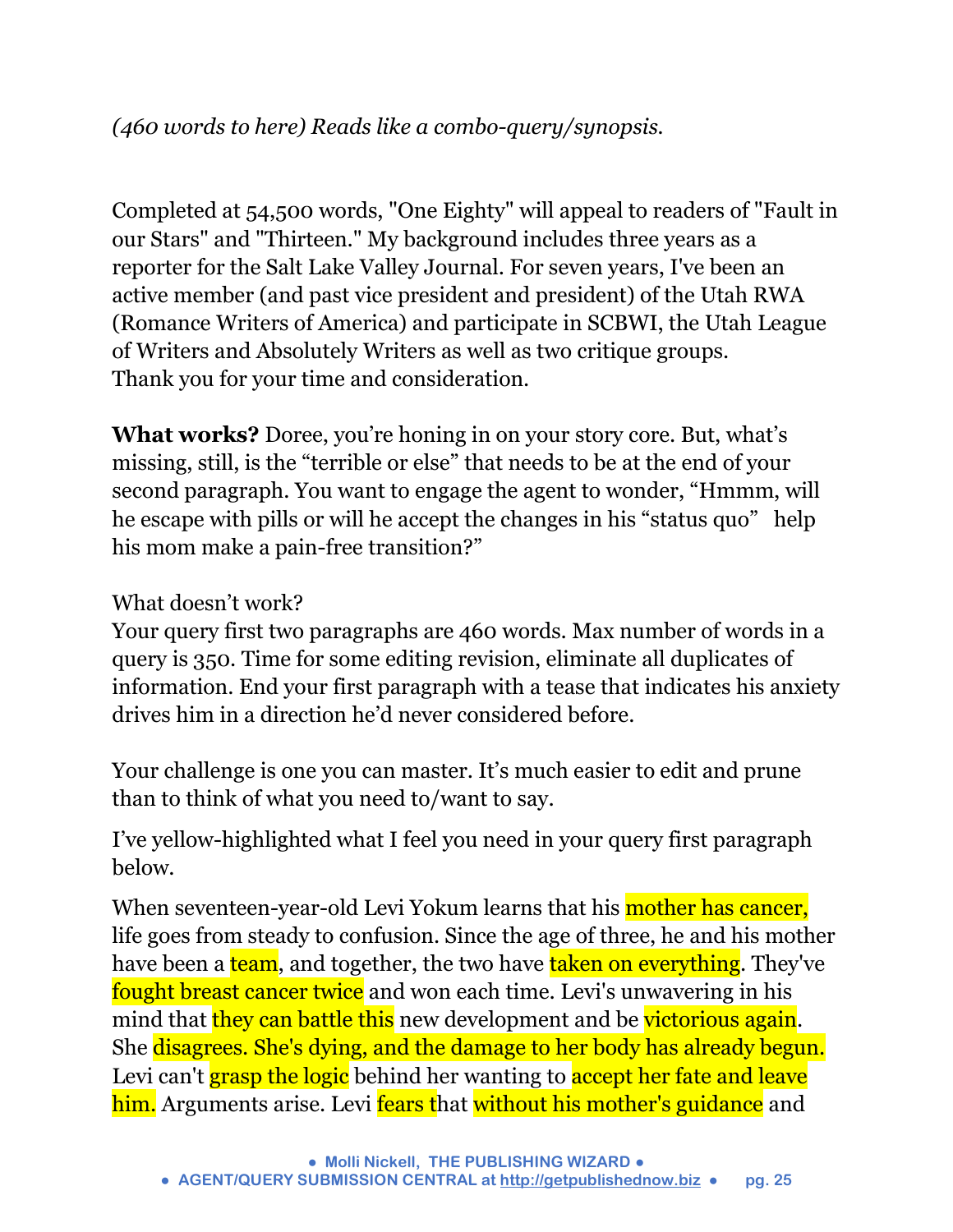security, he'll be homeless and then survival will be his monster that he'll have to fight alone. His anxiety leads him to make irrational decisions. He steals a bottle of OxyContin hoping that all the answers are within the pills. *This raises the question of what types of answers?*

#### NON-FICTION

#### FROM ALAN

OVER-ARCHING QUESTION: WHO WAS THIS MAN WHO HELPED DEFINE OUR RACIAL CULTURE? WHO WANT[ED] WHAT: 300LB BLACK BOXER "KING DICK" CEPHAS—DID HE WANT GREATNESS, OR WAS IT THRUST UPON HIM? WHAT [STOOD] IN HIS WAY? RACISM, ILLITERACY, POVERTY WHAT IS THE TERRIBLE "OR ELSE"? WE'VE FORGOTTEN HIM, AND THE WONDERFUL LESSONS HIS LIFE HAS FOR US. OR WE'LL STAY STUCK WITH OUR RACIAL DIVISIONS AND CONTINUE TO MISTAKE WHO WE ARE

*Comment: Non-fiction manuscripts do not require a story core. This ONLY pertains to fiction.* 

#### TO:

SUBJECT/[PITCHLINE]: First ever biography of legendary black American King [: P-O-W leader, boxer, jokester, literary star ]

Imagine a combination of Mohammed Ali, Paul Bunyan and Bill Cosby. It's still tamer than the true story of Richard "King Dick" or "Big Dick" Cephus (1790?-1831). The 300-pound boxer ruled over American P-O-W's during the War of 1812. He policed the birth of the anti-slavery movement. His skeleton was exhibited in public for decades. Now for the first time we can trace his true story. It's even more amazing than the dozens of novels, plays, séances, scholarly works and the Hollywood movie he inspired. It will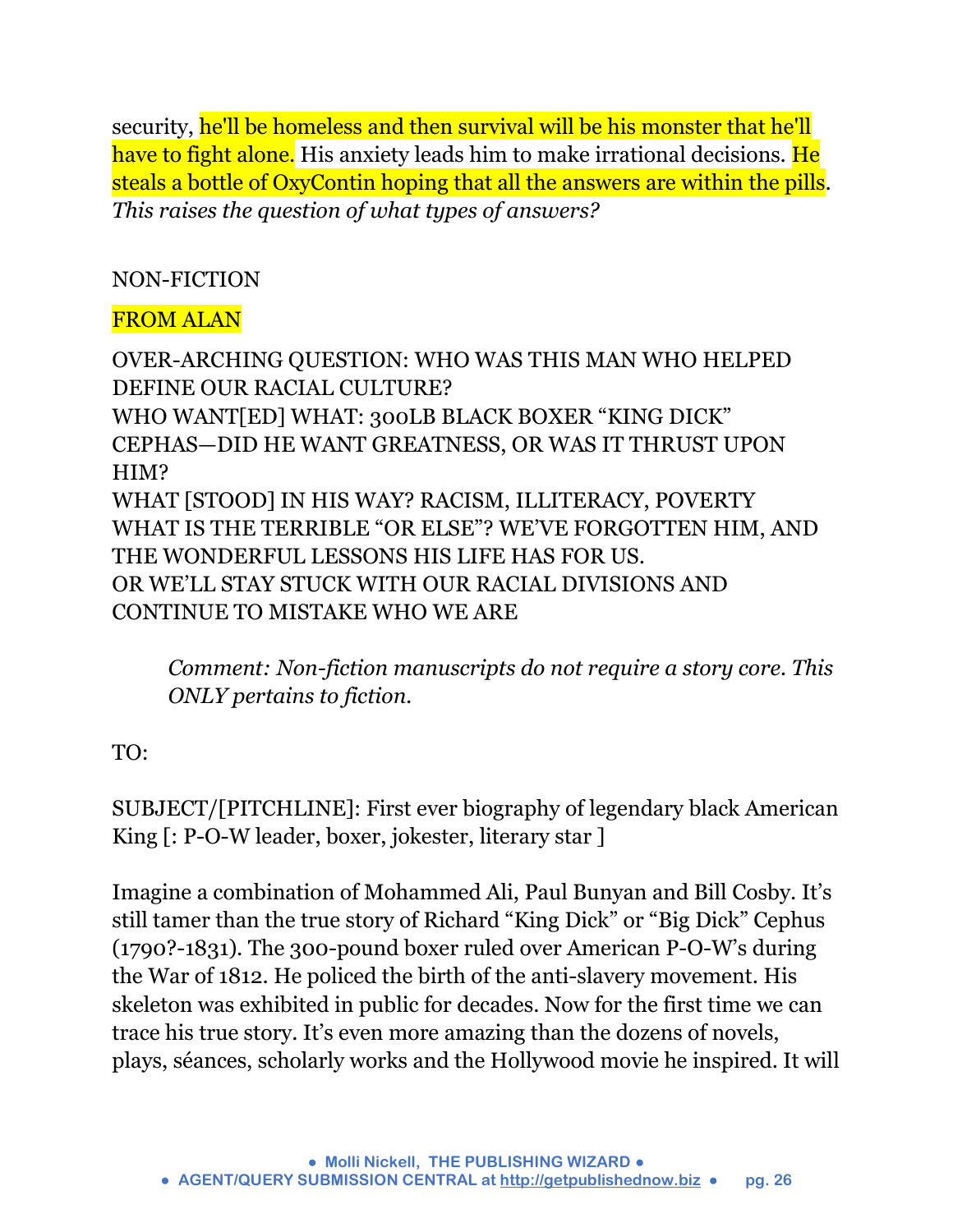surprise and delight anyone who hopes to be popular in life and famous after death.

Dick grew up among slaves, yet ruled thousands. His jokes were famous nationwide. He's forgotten because he was black, working class, and probably illiterate. The Last Black King of Boston: The Mysterious Life and Stranger Afterlives of King Dick! is fully drafted at 95,000 words. It's a jigsaw puzzle of police, prison and genealogy records, memoirs, newsanecdotes and tall tales which could only be assembled during the internetage. I tell it through the lives he touched, the work he did and the cultures he changed, including our own. I interviewed top-selling US- history and race scholars Eric Foner, Ray Arsenault, Timothy Tyson, the late John Hope Franklin and dozens of others while getting ready for this project. James Earl Jones narrated one of my award-winning documentaries. Now King Dick's hilarious and tragic story will entertain adventure and mystery fans, inform history and literature buffs, inspire social-justice seekers, and give hope to Black Lives and spiritual believers. That's because Big Dick's spirit triumphed over ignorance, poverty, vice and violence to achieve cultural immortality.

The Last Black King is based on six years of research. It builds on my fifteen-odd-years of writing (and producing, reporting and directing) nationally-broadcast public radio documentaries about race in America. My Between Civil War and Civil Rights series won an Edward R. Murrow Award, the NY Festivals Grand Award and Gold World Medal, and other prizes. Its newly-rebuilt website includes a forum/blog about our continuing racial predicament. I worked as print-journalist and stage director for more than a decade. I've a theatre degree from Yale and two Masters degrees. I'm a member of the Tampa Writers Alliance and refounded its nonfiction critique group. Thank you for your consideration, Alan Lipke

[www.listeningbetweenthelines.org](http://l.facebook.com/l.php?u=http%3A%2F%2Fwww.listeningbetweenthelines.org%2F&h=OAQFRxSPF&s=1) 813 237-5585 (landline) 813 480-2385(c) <https://www.facebook.com/alan.lipke> [https://www.linkedin.com/in/alan-lipke](https://www.facebook.com/l.php?u=https%3A%2F%2Fwww.linkedin.com%2Fin%2Falan-lipke&h=VAQF7so1x&s=1) [Like](https://www.facebook.com/notes/1622604421399808/FIRST%20EVER%20BIOGRAPHY%20OF%20LEGENDARY%20BLACK%20AMERICAN%20KING:%20P-O-W%20LEADER,%20BOXER,%20JOKER,%20LITERARY%20STAR/1712237292436520/) **[Comment](https://www.facebook.com/notes/1622604421399808/FIRST%20EVER%20BIOGRAPHY%20OF%20LEGENDARY%20BLACK%20AMERICAN%20KING:%20P-O-W%20LEADER,%20BOXER,%20JOKER,%20LITERARY%20STAR/1712237292436520/)**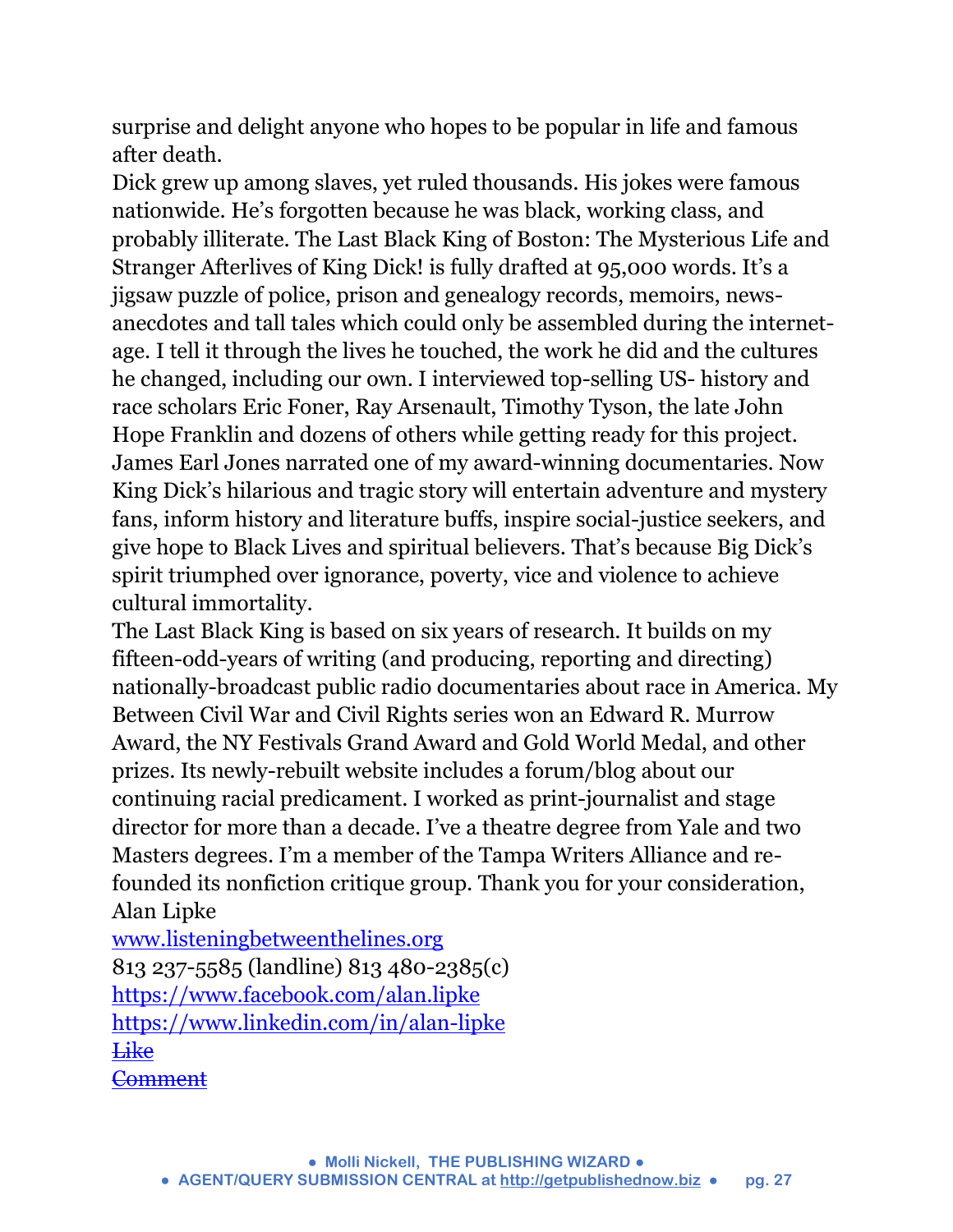Alan, two things:

THING ONE: Why have you included Bill Cosby on your first line? Are you purposefully trying to alienate every female agent who open your query?

THING TWO: Shifting your work from paragraph to paragraph is not going to enable you to write an effective query. Overwriting and "boasting" (your word) is not marketing. It's a waste of your time. And mine.

I have given you a protocol to follow. I've told you what you need to do, three times. This is not working. I am unable to communicate clearly to you, and will try one more time.

Instead of nit-picking at your work, I'm telling, one last time, what you need to do. Period.

you chose to stick with your own protocol, and simply shift information this.

Dick" or "Big Dick" Cephus (1790?-1831). *(Pick one name and be that mean?)* His skeleton was exhibited in public for decades. *(Why does and why should we care?)*It's even more amazing than the dozens of inspired. *(What could you possibly add to what has already been*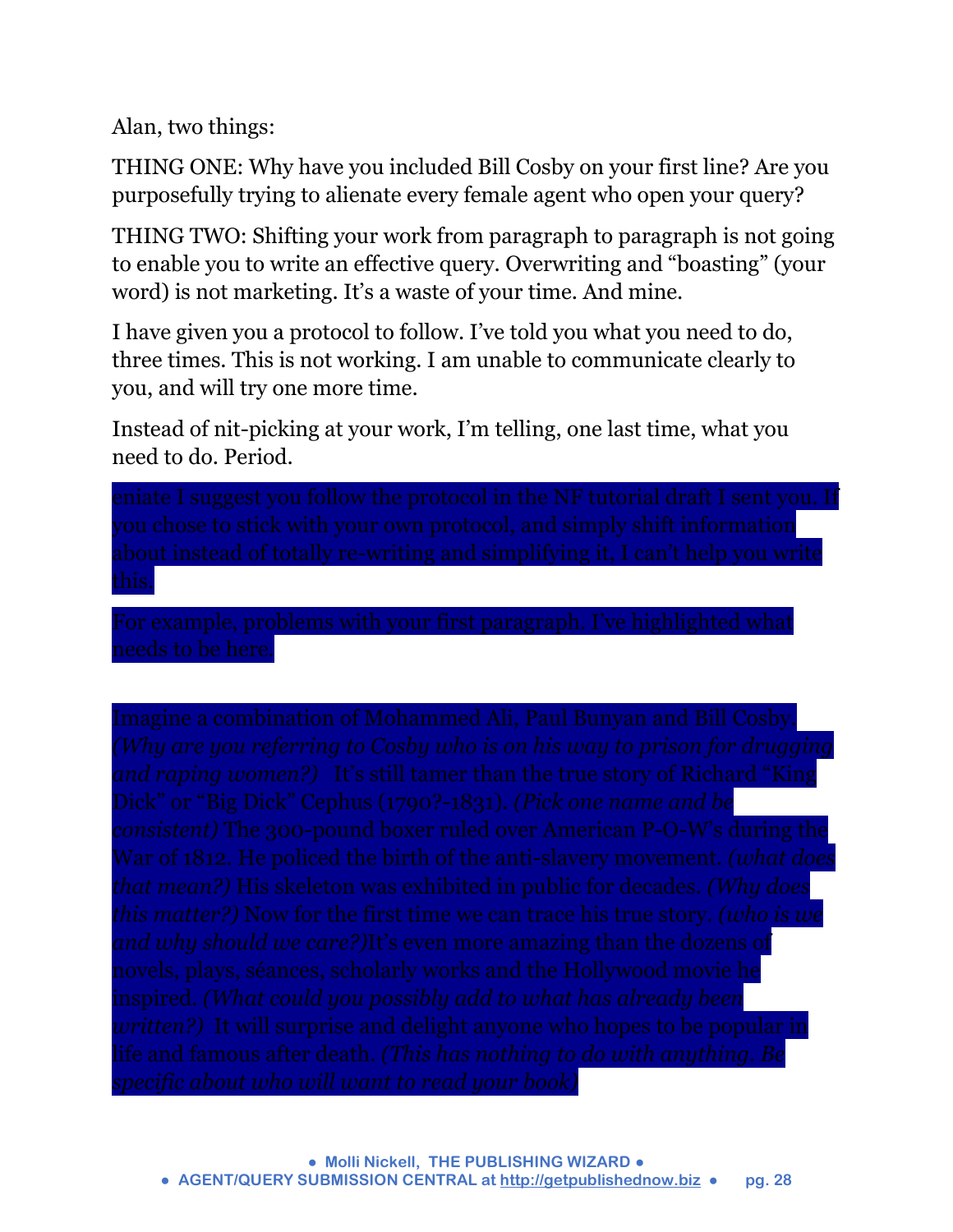response to your query letters.

format for the non-fiction proposal which I sent you before class.

info tucked in here and there. Time-pressured agents will not dig through

unspoken question: "What'cha got for me?" Continual and clever reaching them.

#### FOLLOW THIS FORMAT. PERIOD.

Your opening paragraph describes your book in two or three sentences. What is it about? Then, in the same paragraph, a one sentence explanation regarding your market. Who will care?

Your second paragraph expands information about your market. What benefits will your market gain from reading your book? Where are these readers?

What you have done to create a platform: meaning those in your universe who know and/or follow your activities?

Does your book inform, teach, comfort, inspire, amuse, introduce, or what? Include title, word count, information about the market, and any unusual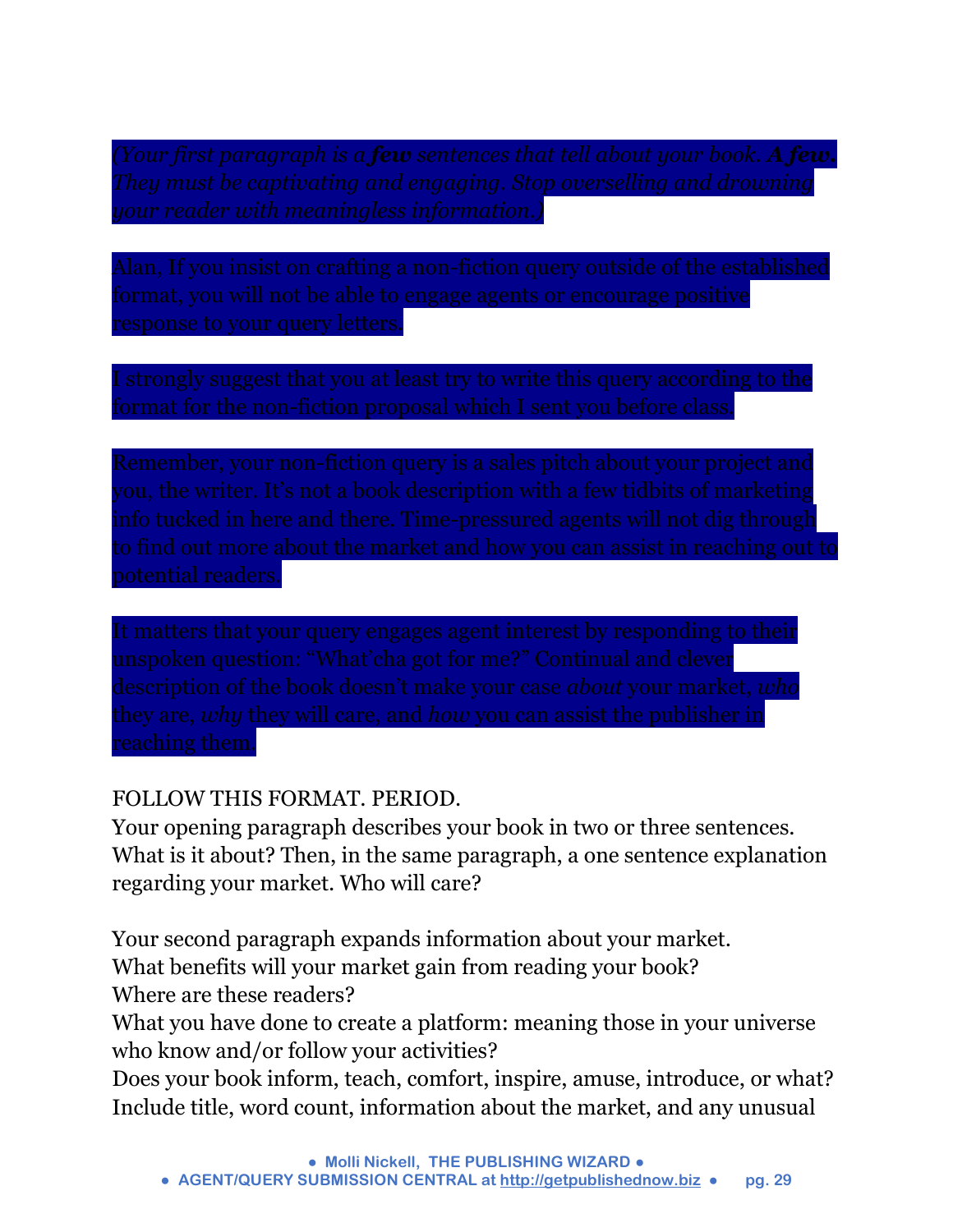features of your book such as graphics/illustrations/audio/DVDs/templates/worksheets/video links, etc.

Your third paragraph tells why you are the expert, the *best person* to write this book. Include information about your education, writing credentials, experience in your field, etc.

Do you have question or comment?

race scholars Eric Foner, Ray Arsenault, Timothy Tyson, the late John

prizes. Its *(What do you mean by it? it what?)* newly-rebuilt website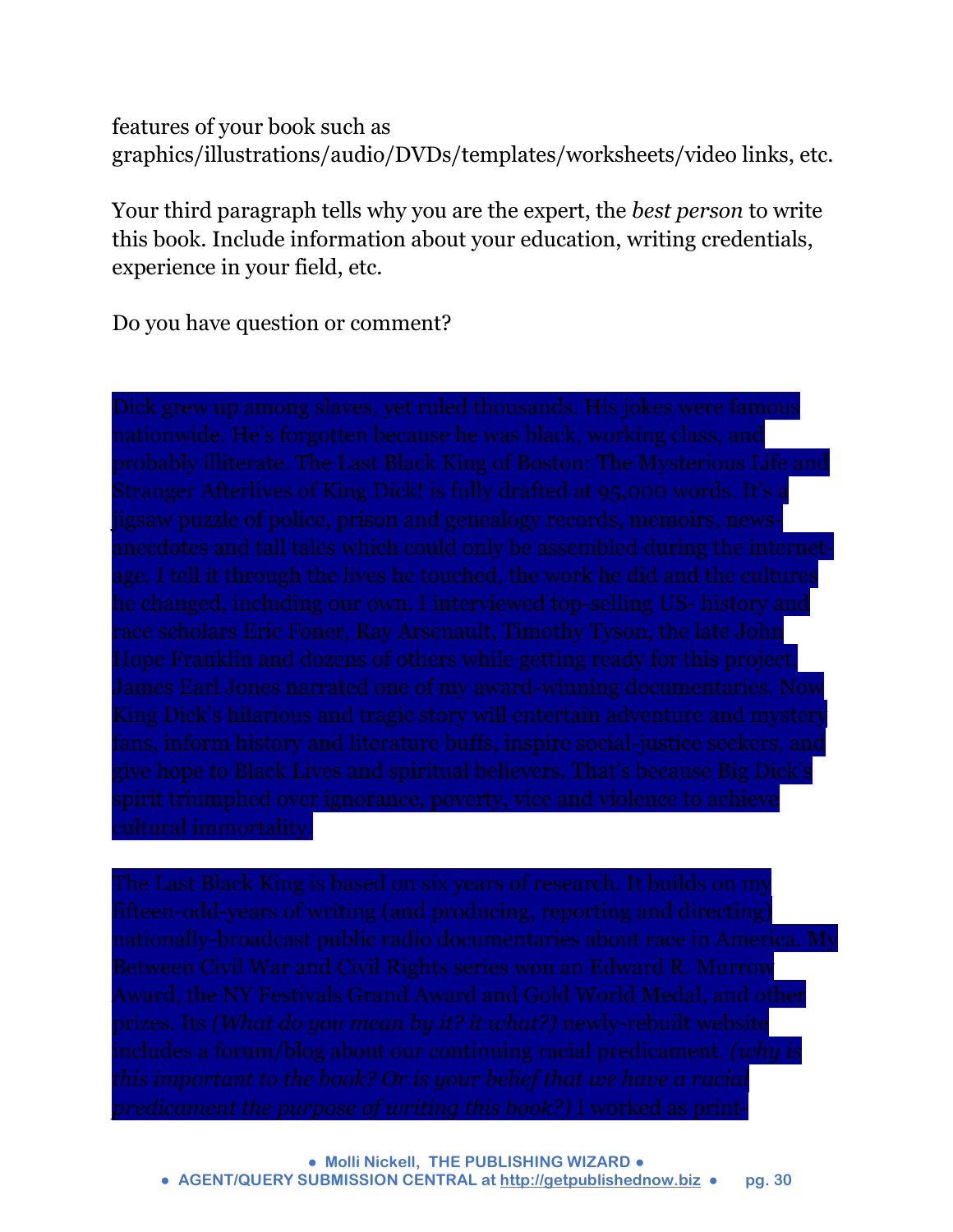| journalist and stage director for more than a decade. I've a theatre degree         |
|-------------------------------------------------------------------------------------|
| from Yale and two Masters degrees. I'm a member of the Tampa Writers                |
| Alliance and re-founded its nonfiction critique group.                              |
| Thank you for your consideration,                                                   |
| Alan Lipke                                                                          |
| <u>www.listeningbetweenthelines.org</u>                                             |
| 813 237-5585 (landline) 813 480-2385(c)                                             |
| https://www.facebook.com/alan.lipke                                                 |
| https://www.linkedin.com/in/alan-lipke                                              |
|                                                                                     |
|                                                                                     |
| If you can, write factually, without all the fluff. It this isn't a quick and clear |
| read, it will not be read.                                                          |
| $\Omega$ usationa (sommanta <sup>c</sup>                                            |

#### COLD READING: LATE SUBMISSION

#### From Linda

Title: Unbound

**Who wants what and why?** Wu Meichen wants freedom to control her own future.

**What stands in the way?** Chinese cultural traditions

**What will happen if** Meichen doesn't get what she wants? Her husband will go to America, and they may be separated for years until he's allowed to return.

Query:

Newlywed Wu Meichen hates Chinese traditions that restrict her freedom. Although their marriage was arranged, Meichen falls in love with her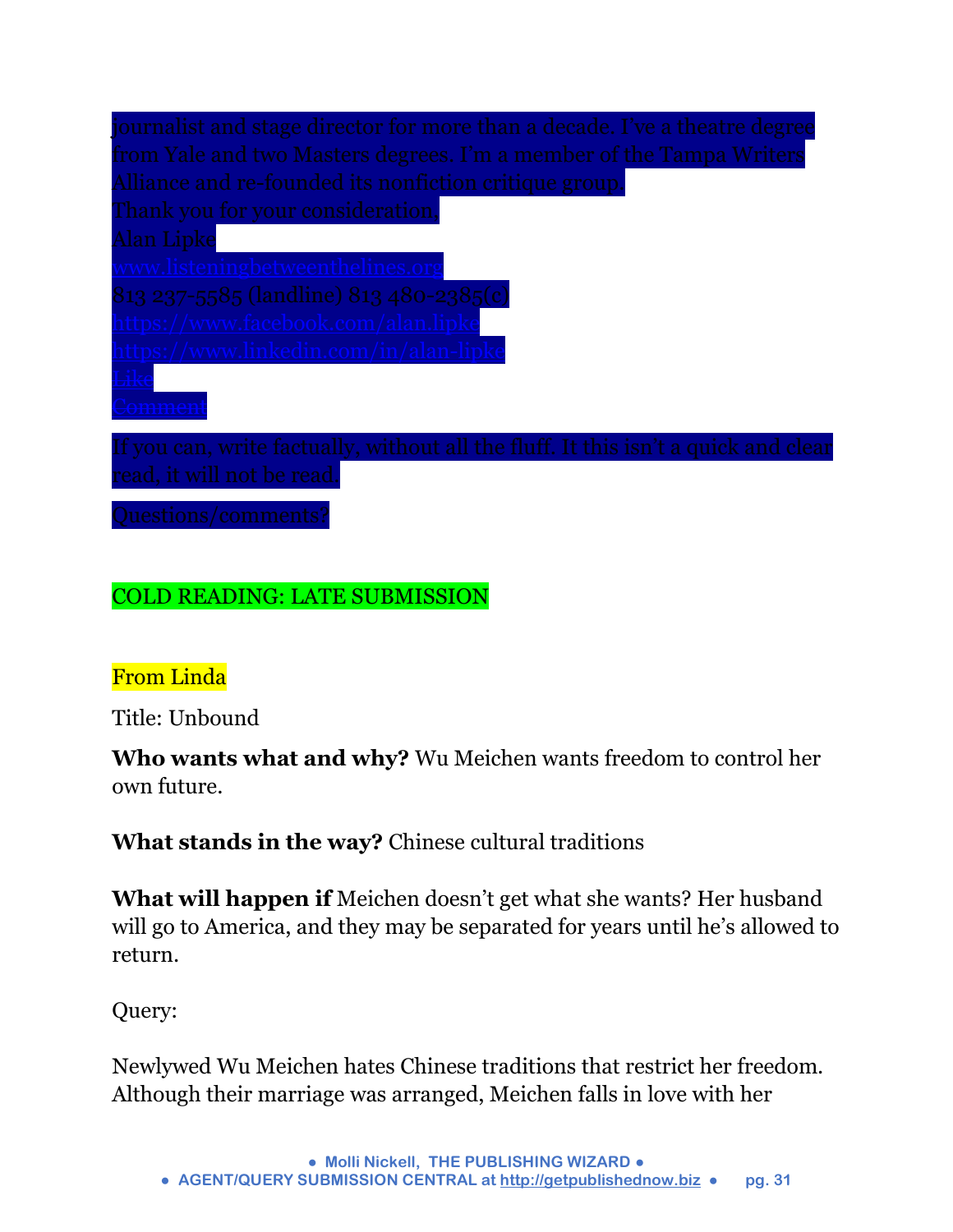husband, Chao Chung. She wants to be his partner with a voice in his plans for their future. Meichen soon learns the Chao family adheres to Confucian beliefs; the oldest male controls the family's destiny and decides the job each person will do to help achieve his goal. Chung knows he will go to America to work for his second uncle after he marries and sires a son. Meichen prays that something will happen to change Oldest Uncle's plans for Chung. They change, but not in the way she desires. American laws are passed to stop Chinese immigration. Chung must enter America before the laws take effect. Meichen fears he'll be gone for years while she grows old with no chance to have children.

Chung asks his father to send Meichen to a missionary school while he's away. She meets Li Biyu, a Chinese teacher, who helps Meichen overcome paralyzing grief. While she enjoys learning, Meichen still longs for Chung. After five years Meichen's sorrow turns into anger and then rebellion. If her husband can't come home, she'll go to him. When First Uncle learns Meichen has left China, he catches her in San Francisco, determined to send her back. She escapes, disguises herself as a boy and crosses America by train. Even when when she sees Chung again, her troubles aren't over. First Uncle expects Chung to divorce his disobedient wife. If Chung keeps her, his family will disown him. Without love, Meichen sees no point in living. But will Chung still love her when he remembers her actions caused the loss of his family? Can Meichen find a way to make peace with her inlaws and stay with her husband?

Complete at 80,000 words, Unbound Woman won first place in an ethnic novel contest sponsored by Romantic Times Magazine. I belong to the Augusta Writers and am an active member of RWA (Romance Writers of America) and Georgia Romance Writers. Thank you for your time and consideration.

#### Second Draft of Synopsis

On her wedding day, Wu Meichen becomes a member of the Chao family. They are all strangers, even her husband, Chao Chung. As a new bride, Meichen is on the lowest level in this large family's hierarchy, and under the thumb of her hyper-critical mother-in-law. After a rocky start, Meichen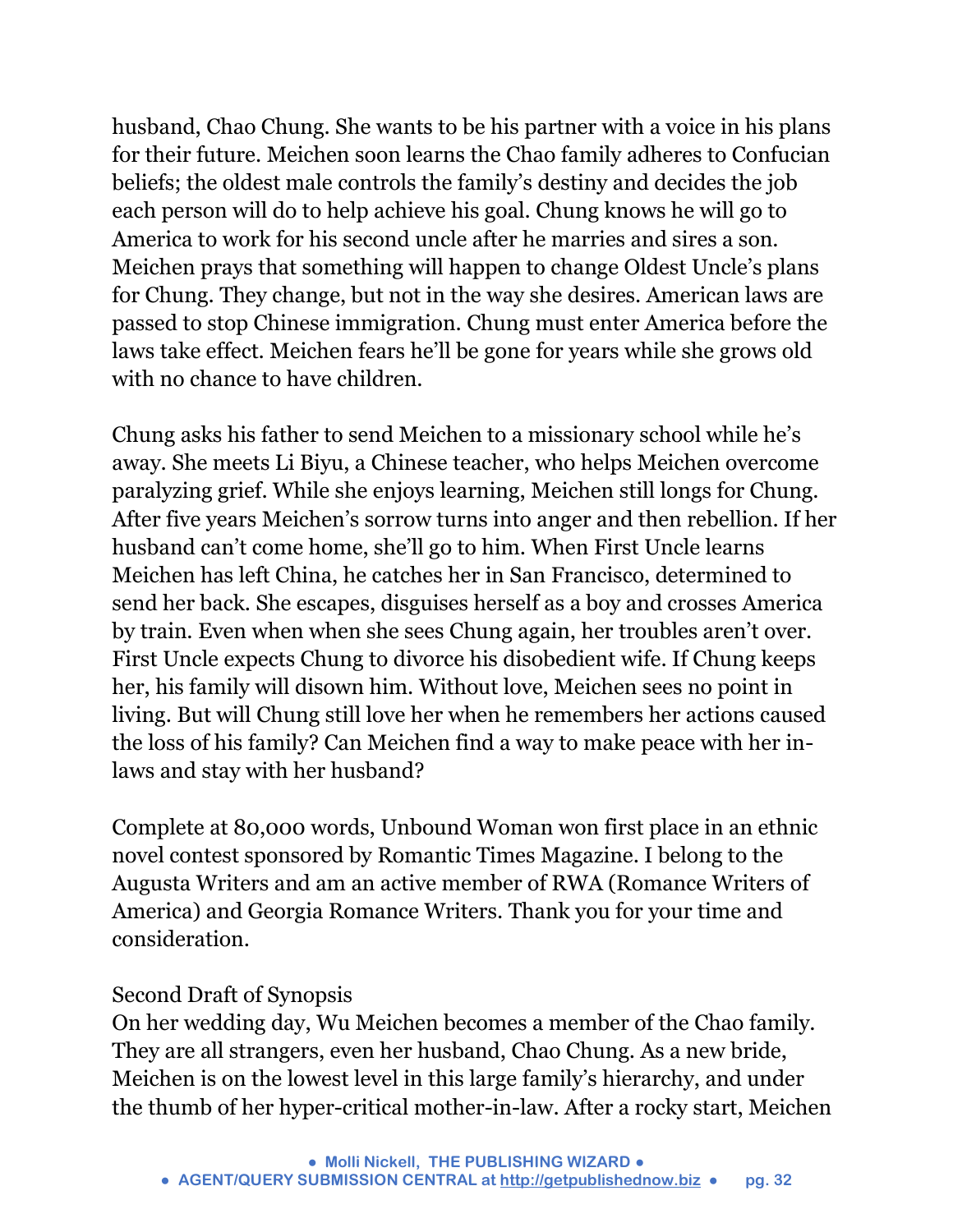and Chung become comfortable with each other, and Chung does his best to protect Meichen from his mother.

When Meichen learns her husband is going to America, perhaps for many years, she panics, but she has to accept it, because the head of the family, First Uncle Chao Gang, has given the order. Her father-in-law sends her to a missionary school where she is occupied by her studies and safe from her mother-in-law. She makes her first female friend, Li Biyu, her teacher. But even Biyu cannot change Meichen's impatient nature. After five years, she decides she will go to America and join Chung, and she convinces Biyu to go with her.

Meichen's journey nearly ends in San Francisco. Oldest Uncle lives there, and he is furious that she dared act without consulting him. He tries to send her back to China. She slips away and begins the second part of her journey. When Meichen reaches Chung after traveling four weeks on a train, he decides he can't divorce her after her courageous journey. But Meichen knows he's wracked with guilt, and she tries to be patient with his unpredictable behavior. During an argument, he tells Meichen he kept her only for sexual pleasure and he is ashamed he abandoned his family. With her heart crushed, Meichen tells him to divorce her, and she joins Biyu, who is touring the south to raise money for girls' schools in China.

Meichen discovers her power as a speaker when she brings in impressive contributions for Biyu's campaign. She suspects she is pregnant, but she keeps speaking until Biyu guesses her secret and insists she go home to tell Chung the news. When she arrives at her house, Chung is not there. He is on the way to China to remarry. Regret tortures her. She agreed to divorce, and it's too late to take back her words.

Chung returns a few days later. He tells Meichen he visited one of her tour stops and watched her speak. He is proud of her talent and awed by the way she mesmerized the audience. She is the only wife he wants. He writes Chao Gang to say if he goes to China, the Americans might not let him return, and then he can't earn money for the family. Chao Gang decides he wants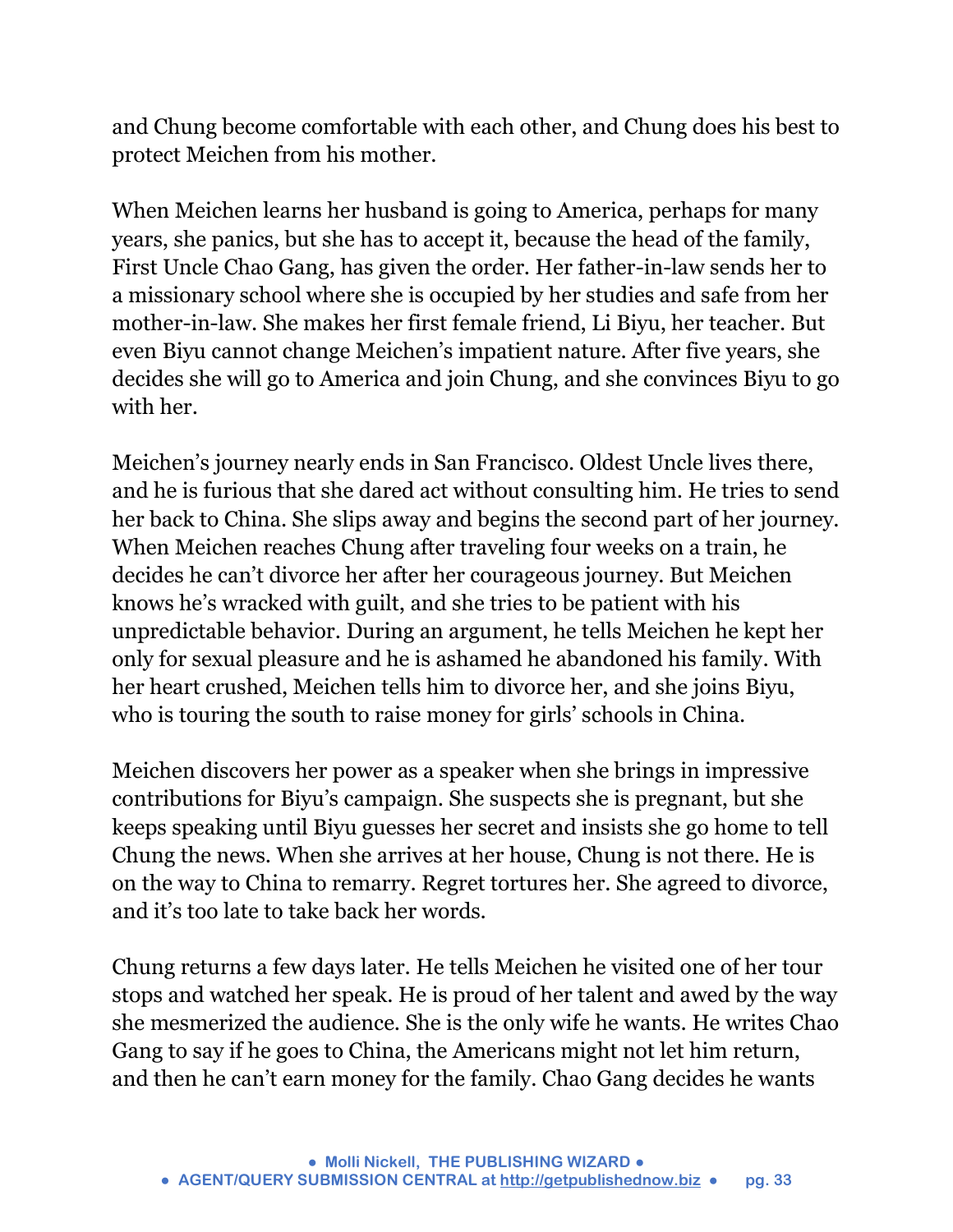money more than he wants to punish Meichen. He rescinds the order for divorce, and Chung and Meichen are once more part of the family. *(463 words)* 

*Suggest you trim this by 100 words. Focus on Meichen and her feelings and her personal expansion as she discovers her power of public speaking and fund raising. This strengthens her so she can help Chung* 

#### WHAT WORKS?

Your core matches the context/flow of your story. Good job. Now it's time to refine and trim.

I suggest, in your last synopsis paragraph, that you bring the power back to Meichen. She suggests a negotiation with Uncle. She helps Chung craft the letter. *Together* they resolve the issue.

For whatever reason, you've expanded your query beyond where it needs to go. I suggest you go back to last week's version, I've added a few revisions.

#### Query from Nov 4:

Newlywed Wu Meichen hates the Chinese traditions that dictate her actions and thoughts. Although at that time, late l800s, marriages were arranged. However, Meichen falls deeply in love with her husband, Chao Chung. She wants him to accept her as a partner and give her a voice in his plans for his their future. But Chinese tradition demands all family members obey the orders of the oldest male who's responsible for the family's welfare. When First Uncle the head of the family sends Meichen's husband Chung overseas to work, she is devastated, fearing he'll be gone many years while she faces a lifetime of waiting. Will influence further reading.

Meichen's father-in-law sends her to a missionary school after her motherin-law attacks her. While she enjoys learning, Meichen never stops longing for Chung. Months pass, then years. Meichen has no comfort except the few letters her husband sends, his photograph, and memories of their short time together. In the fifth year Meichen's sorrow turns into anger and then rebellion. If her husband can't come home, she'll find her way to him. When she reaches San Francisco, the family patriarch, is furious. He tries to send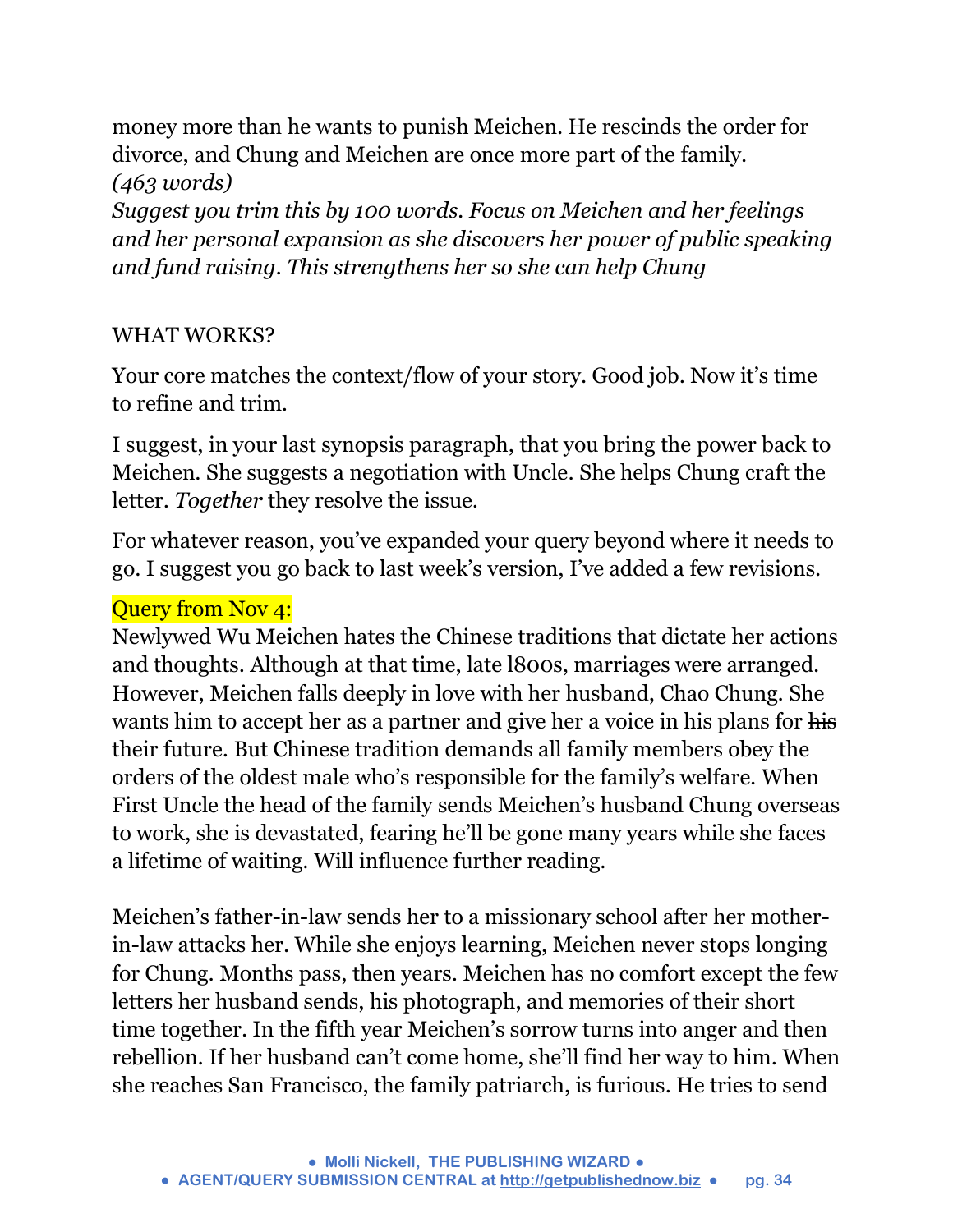Meichen back to China. but she disguises herself as a boy and crosses America by train. Meichen rejoices when she sees her husband again, but she soon learns there is more trouble ahead. Her husband has been ordered to divorce her or his family will disown him. Without love, Meichen sees no point in living. But will her husband still love her if her when he remembers her rash actions cause the loss of his family? Can Meichen find a way to make peace with her in-laws and stay with her husband? Live in both worlds and make it work. This is compelling.

Complete at 90,000 words, Unbound Woman won first place in an ethnic novel contest sponsored by Romantic Times Magazine. I belong to the Augusta Writers and am an active member of RWA (Romance Writers of America) and Georgia Romance Writers. Thank you for your time and consideration. *318 words*

#### **Question/comments?**

### **In closing~**

To those of you in our "audience," thank you for joining us. There will be a limited workshop transcript posted on the public "on-demand" page at getpublishednow.biz.

If you'd like to receive the full transcript and video of every Friday workshop, delivered to your inbox within 24 hours after the webinar, you can subscribe for automatic delivery, at a super low rate. Information about this new subscription program will be posted on the public "on-demand" page of my website, along with the PayPal button.

### **NEXT WEEK:**

**The next Submission Central workshop will** meet Friday, November 18, 1 PM, Eastern.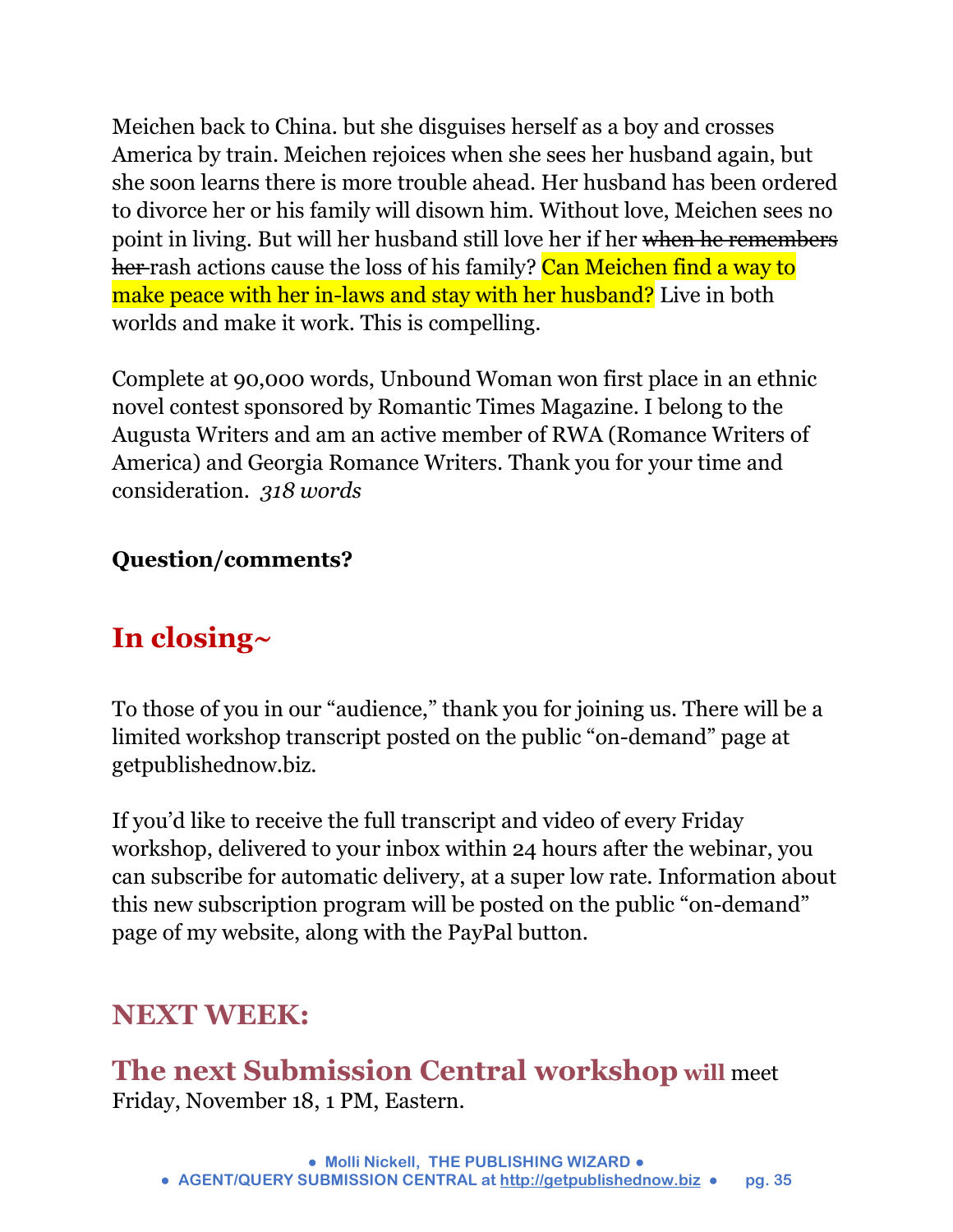**HOMEWORK:** Continue to evolve your story core, email SUBJECT line, query, and synopsis.

The format for this next workshop is going to be a bit different. It is going to be a combination of trouble shooting and "ask me anything."

November 18th is a trouble shooting workshop. We'll evaluate/critique submission as a group. This will help you develop important evaluation techniques, and also make you more aware of similar issues within your submission documents.

#### **PLEASE SUBMIT:**

Your revised story core (if you're still defining it), revised query and synopsis, of synopsis first draft.

For this week alone, your **deadline is Wednesday, November 16th , noon.** As usual, I'll set up the workshop page and scan your submissions ahead of time. But no comments will be written.

Webinar on November 25<sup>th</sup>, will be a replay of the first Submission Central video that introduced the program.

**December** focus will include manuscript first pages and how to revise them for the only audience that counts (at this point), the agent. As usual, evaluations and assistance on query and synopsis will be included.

As you finalize the context/flow of your query and synopsis, writing mechanic issues will be covered.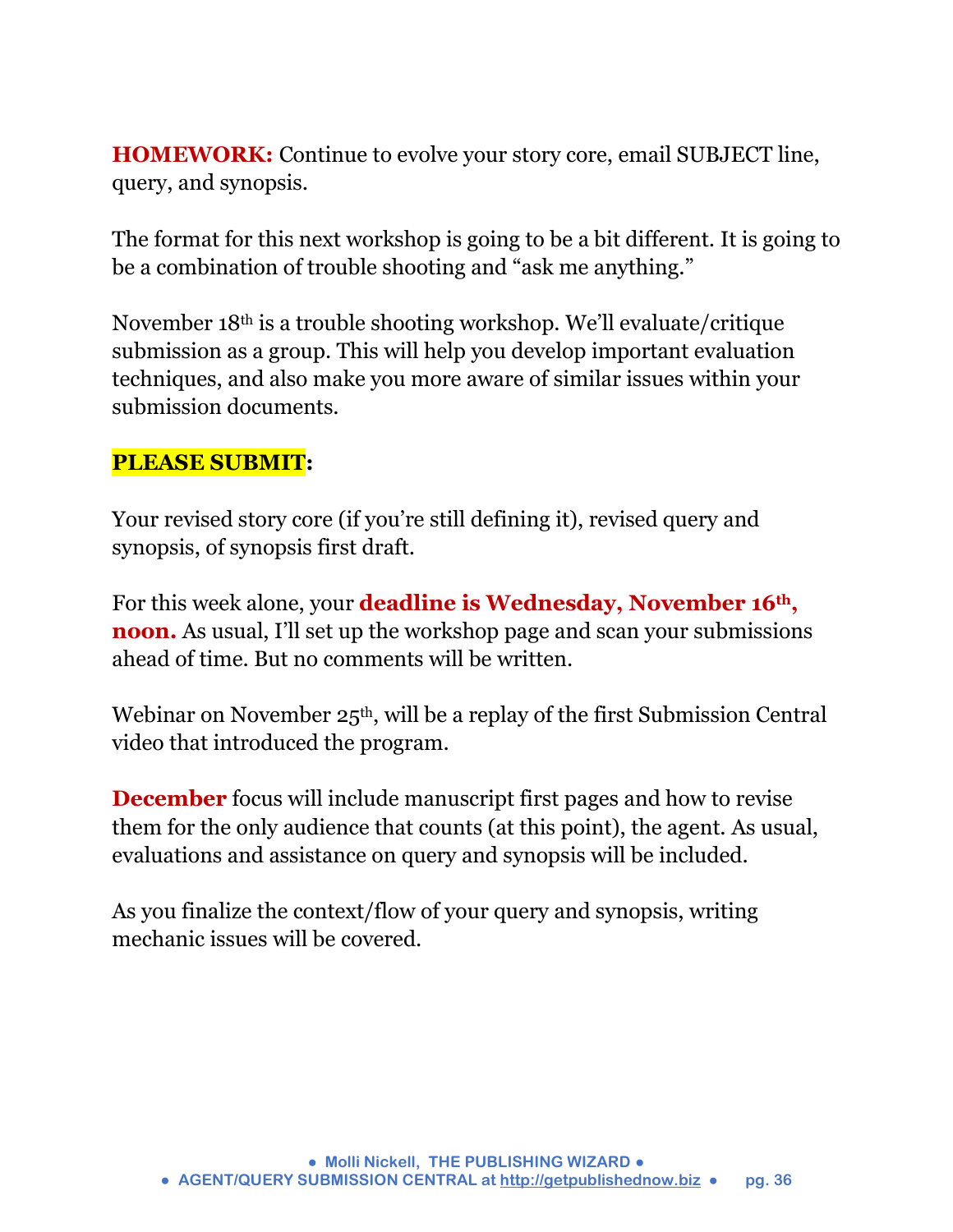**If you feel stuck in the synopsis swamp,** my 24-page tutorial, available at MolliMart, will reinforce much of the information we've covered in these work shops.





Or, if you want to look ahead at what we'll be covering in our "first pages" workshops, this "first page" tutorial is a valuable aid. [Here's the link for more informatio](http://www.getpublishednow.biz/mollimart.html)n.

### **BTW:**

Regardless of *when* you join Submission Central, your submitted homework always will be evaluated weekly.

"On-demand" videos and full transcripts of the meeting only are available on the private on-demand page at [www.getpublishednow.biz.](http://www.getpublishednow.biz/) Here's that link.<http://www.getpublishednow.biz/on-demand-private.html>

If you're not yet a member of Submission Central, thank you for being with us today.

Would you benefit from receive weekly evaluations of your submission documents in our Friday workshop? Or access to Q & A, and discussions between Submission Central members on our private Facebook group?

Both of these will help you learn what you need to know in order to land an agent who will help you navigate the publishing maze. Join us! [CLICK](http://www.getpublishednow.biz/agentquery-submission-central.html)  [HERE](http://www.getpublishednow.biz/agentquery-submission-central.html) to read more about the AgentQuery Submission Central program.

### **Catching up~**